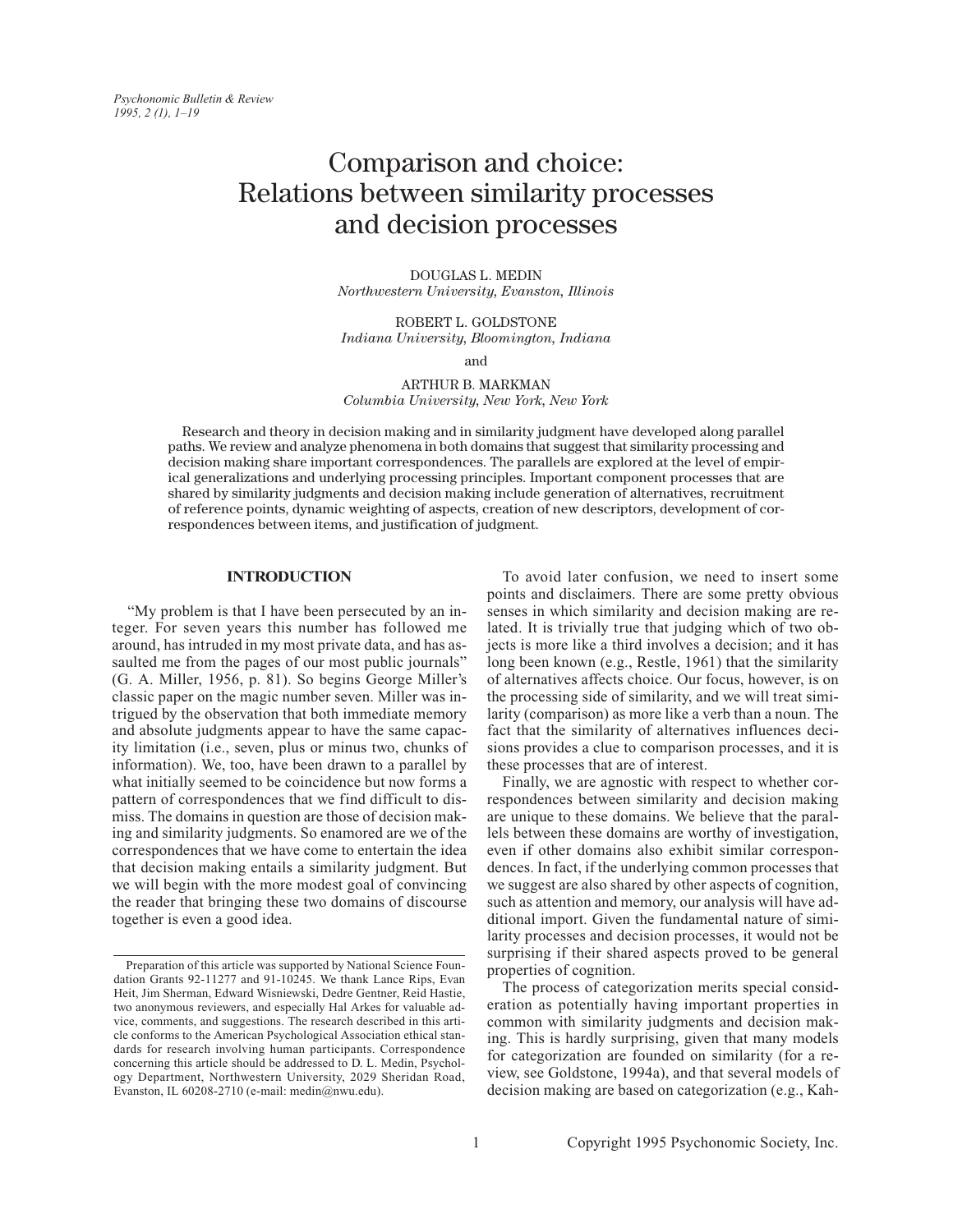neman & D. T. Miller, 1986). Many of our specific proposals for common processes, such as dynamic weighting of properties, generation of new properties, and judgment justification, have also been recently developed in the categorization field (Murphy & Medin, 1985).

It is not immediately obvious that similarity judgments and decision making have much in common. Furthermore, a quick review of typical paradigms from these two areas suggests further differences. Similarity judgments often involve either comparing two entities or judging which of a set of alternatives is most similar to some target or standard. Decision-making studies are frequently concerned with choices between options, where the outcome associated with an option may have some uncertainty associated with it. Three differences in these paradigms immediately suggest themselves: (1) There is no standard or target in decision-making studies; (2) similarity judgment seems to be importantly a function of shared or common properties, but in decision making, properties that options share may be irrelevant to the choice; and (3) there is no obvious analog in similarity of the probability dimension in risky choice.

Are the above differences fatal to any deep correspondences between similarity judgments and decision making? For the moment, we offer three counterarguments; later on, we defend them. First of all, understanding the meaning or significance of the properties or aspects associated with a decision implicitly presupposes that some standard or ideal is used to determine their valence and magnitude. We will argue that decision tasks involve a standard that is implicit, or possibly explicit, and prestored, or possibly constructed. In doing so, we also address the issue of the role of common or shared properties. Given some standard, shared or common properties may arise either from comparing alternatives with each other or from comparing alternatives with the standard. Thus, for the second proposed difference, it remains to be seen whether the effects of shared properties on decision making and on similarity judgments are comparable. As for the third difference, for the moment, we will treat probability simply as another dimension along which choices may vary in similarity.

We will argue, further, that the correspondences between similarity judgments and decision making are deep and provocative. Our review and analysis will describe the parallel course of development of these domains, building bridges between domains that have hitherto remained largely independent. Along the way, we will also suggest a number of new possible correspondences.

Early research in both similarity judgments and decision making focused on the idea that subjects converted stimuli into some kind of "common currency," such as *utility* in the case of decision making (e.g., Luce, 1959), or *psychological distance* in the case of similarity judgments (e.g., Shepard, 1962a, 1962b). In both areas, behavioral research soon demonstrated that a commoncurrency theory was limited in its ability to describe many phenomena. This research led to calls for the development of theories of the processes involved in making decisions and similarity comparisons, rather than settling for descriptive theories of the choices and judgments themselves (e.g., Tversky, 1972, 1977). We believe that this shared evolution is a function of more profound similarities between the domains.

In the next section, we focus on parallel phenomena in each domain. There are several related strategies for carrying out this analysis. Certain phenomena may be common to both domains but more prominent and easier to analyze in one than in the other. If a phenomenon from one domain has not been studied in the other, the opportunity exists to examine the generality of the associated explanatory mechanisms. Even where phenomena seem to mismatch, closer analyses may reveal deeper relationships or fundamental differences. Finally, comparing and contrasting similarity and choice may serve to highlight mechanisms that would not be salient in either domain considered by itself.

In this paper, we first lay out a series of correspondences between similarity and decision making, and then examine the degree to which these parallels suggest that decision making and similarity judgments involve common processes. Finally, we speculate on the degree to which similarity judgments and decision making may be viewed as two manifestations of the same process.

# **PARALLEL PHENOMENA**

It will be useful to imagine some generic choice context to motivate our discussion. Consider a situation in which there are three candidates for a teaching position and the decision must be made as to who to interview first (resources are limited, so it is not feasible to interview all three) on the basis of their résumés. First of all, one would need to determine the types of information such as teaching experience and amount of education that are relevant to this decision. The résumés would presumably provide specific information or values on these dimensions, and they may even serve to suggest relevant dimensions. Next, the candidates would be compared along these relevant dimensions. Of course, the résumés may not be perfectly comparable, as one may list information (e.g., hobbies, teaching ratings) not included in others. This information must then be integrated in some form to arrive at a decision. To modify the context in the direction of similarity judgments, imagine that the candidates are being compared with some previous teacher, and that the question concerns which of the three candidates is most similar to that teacher.

Of course, if one résumé were outstanding and the others mediocre, the decision would be easy. In many choice contexts, however, one faces tradeoffs across relevant dimensions; one candidate, for example, may have more education but less experience than another. One might think that one should simply weight dimensions according to their importance and select the candidate whose (weighted) overall impression is the highest. There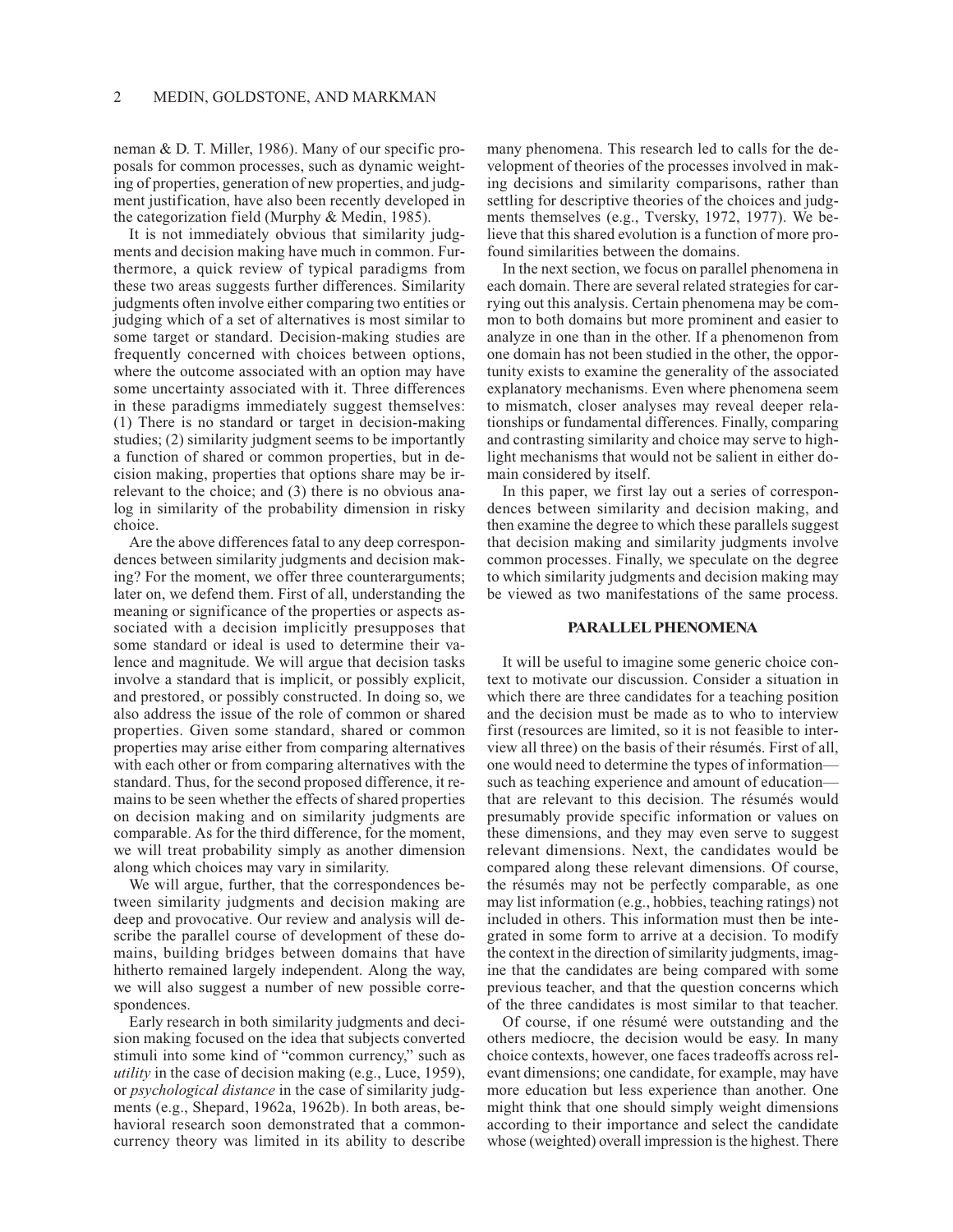is abundant evidence, however, that the weights assigned to dimensions depend importantly on the context and the set of candidates under consideration. We begin our analysis with factors or processes associated with weighting of dimensions in both similarity and choice.

#### **Weighting**

A number of distinct subprocesses have been identified that influence or determine the weights associated with features or dimensions. Cumulatively, these subprocesses suggest that preferences (including similarity judgments) are not simply prestored and retrieved but, rather, are at least partially constructed in the choice context.

# **S–R Compatibility, Preference Reversals, and Framing**

It is now well established that different measures of preference may disagree with one another. For example, Lichtenstein and Slovic (1973) gave people a choice between bets that involved a high probability of winning a relatively small number of chips (e.g., an 11/12 chance of wining 12 chips, a 1/12 chance of losing 24 chips) or a low probability of winning a larger number of chips (e.g., a 2/12 chance of winning 79 chips, a 10/12 chance of losing 5 chips); the chips could be exchanged for money. They found that, generally, people were roughly indifferent between these two bets but placed a higher selling price on the second bet than they did on the first, regardless of whether they chose the first or the second. These preference reversals are robust, despite their incompatibility with rational choice (e.g., Grether & Plott, 1979). Tversky, Sattath, and Slovic (1988) have offered an account of these results in terms of a *compatibility principle*. Their idea is that the weight given to a dimension depends on how compatible it is with the judgmentresponse scale that is being used to assess preference. Asking people to assign a dollar value to a bet favors attention to the amount of money associated with a bet. Tversky et al. provided a number of demonstrations that the weight of a choice dimension is enhanced when it is compatible with the assessment dimension.

Goldstone (1993) obtained an analog of the compatibility effect in a numerosity estimation task. When subjects were shown the two displays in Figure 1 and asked to select the display with a greater percentage of white squares, they had a tendency to select the display on the right. Surprisingly, another group of subjects had a tendency to select the right display as possessing a greater percentage of *black* squares. Other experiments showed that this intersubject inconsistency is due to a selective weighting of display regions that contain a high concentration of features that are mentioned in the instructions as the basis for the response. For example, if subjects are instructed to choose the display that contains more white squares, they are highly influenced by squares that come from regions with many white squares. Thus, the scene with clusters of black and white squares may appear to



**Figure 1. Stimuli used by Goldstone (1993). There is a tendency for subjects to select the display with clustered regions of black and white squares as possessing a greater percentage of both black and white squares.**

contain a greater percentage of both black and white squares, depending on what features are emphasized by the instructions.

There are corresponding compatibility effects in similarity. One parallel derives from Tversky's (1977) contrast model, which assumes that similarity is a weighted function of matching (i.e., common) and mismatching features. Tversky suggested that, compared with similarity judgments, difference or dissimilarity judgments give relatively less weight to common features and more weight to distinctive features. He tested this idea using pairs of stimuli in which one pair had more features (both common and distinctive) than the other (that is, people knew more about one pair than about the other). An example from Tversky involves the pairs {East Germany, West Germany} and {Ceylon, Nepal}. Tversky found that 67% of participants rated the two Germanys as more similar than Ceylon and Nepal, while 70% of a second group rated the two Germanys as more different. This finding is consistent with the suggestion that relative to similarity judgments, difference judgments preferentially weight mismatching features.

In a similar study, Shafir (1992) set up a choice situation in which parents were competing for custody of a child. One parent had both more positive and more negative qualities than the other. One group of participants was asked which parent *should* be awarded custody, and a second group was asked which parent *should not* be awarded custody. To a reliable extent, both groups selected the same parent—namely, the one with more positive and negative qualities (see Shafir, 1993, for other examples and further discussion).

# **Value-Specific Weighting and the Max Principle**

Another finding common to both choice and similarity is that the weight attached to a dimension is not necessarily independent of its value and the overall context. Goldstone, Medin, and Gentner (1991) found violations of independence in similarity judgments in their studies evaluating the relative contributions of attributes (one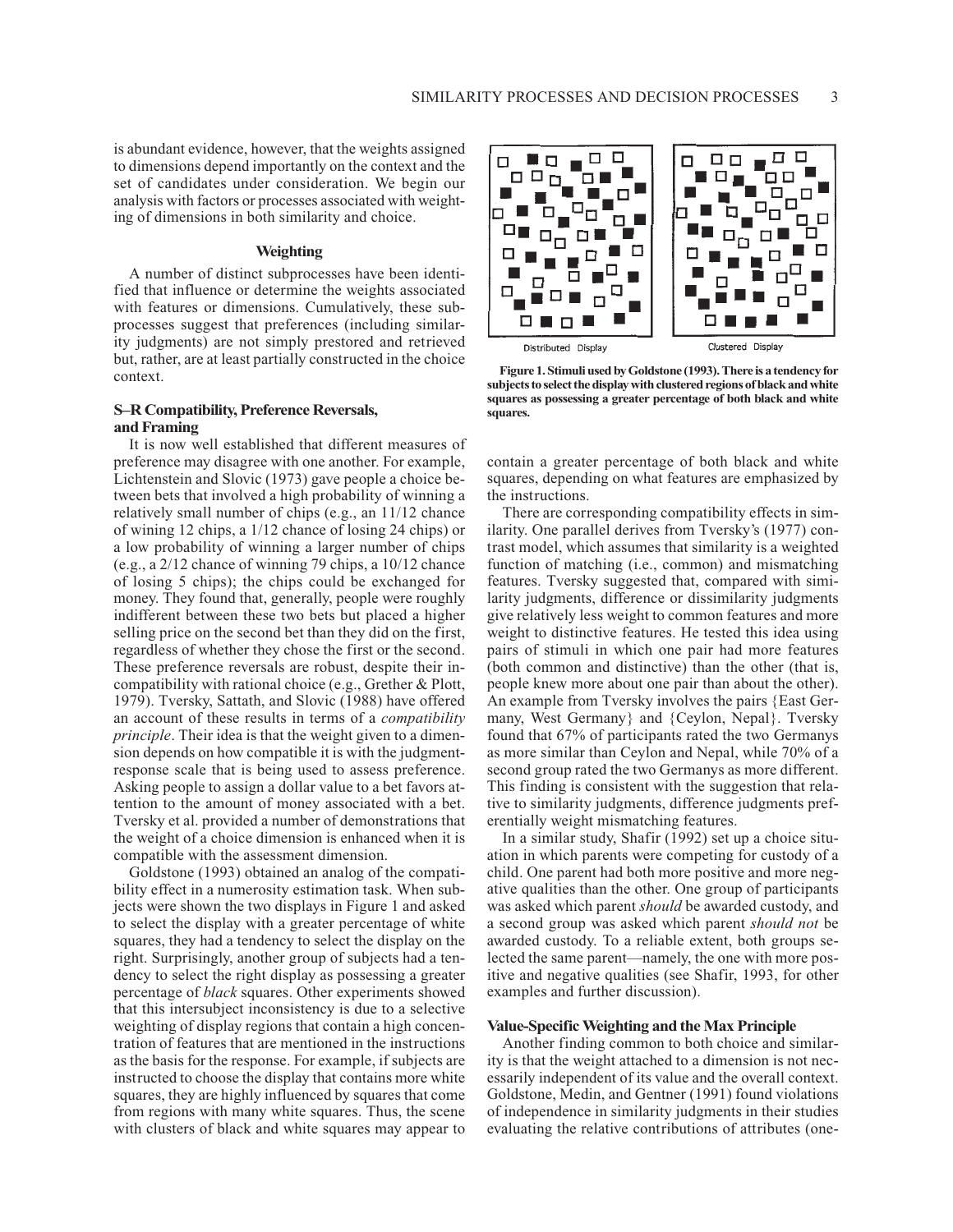place predicates, such as "white") and relations (two- or more-place predicates, such as "white triangle *above* red circle") to similarity judgments. They found that the impact of an added feature on similarity was heightened when the compared objects had other matching features of a similar type (e.g., an attributional match received more weight when the objects were attributionally similar, but a relational match was relatively more important when the objects were relationally similar). They referred to this as a *max principle*—that is, whichever aspect of similarity maximizes similarity receives more weight.

Rubinstein (1988) has suggested that a similaritybased process that leads to violations of independence can account for the "common-ratio" effect in choice behavior. For example, consider the following choices between A and B and between C and D:

A: (\$3,000, .90; \$0, .10) vs. B: (\$6,000, .45; \$0, .55);

C:  $(\$3,000, .02; \$0, .98)$  vs. D:  $(\$6,000, .01; \$0, .99)$ .

Choice A is interpreted as a 90% chance of winning 3,000 dollars and a 10% chance of winning nothing. By the independence axiom, people should either choose A and C or B and D. (For both choices, one alternative offers twice the amount of money as the other choice, but with only half the probability of winning the money.) In opposition to the independence axiom, the majority of people given these gambles choose A over B, and D over C. Rubinstein's (1988) conjecture is that the difference between the two choice settings is that in C versus D, the probabilities are similar (.01 vs. .02), and that therefore more weight is given to amount (which favors D). Shafir, Osherson, and E. E. Smith (1993) have proposed a descriptive account of choice that weights both relative probabilities as well as absolute differences in probability, allowing the model to account for many violations of the independence axiom, including Rubinstein's results. Both ideas accomplish value-specific weighting.

Intransitivities in a set of choices provide another example of attribute weighting that depends on the set of compared entities. Tversky (1969) presented participants with a series of choices like the ones in Table 1, in which Choice A, for example, represents a 7/24 chance of winning \$5 and a 17/24 chance of winning \$0. He observed the following intransitivities: People preferred A to B, B to C, C to D, and D to E, but they preferred E to A. One interpretation of this result is that only differences along a dimension that exceed a certain criterion may be registered as important. Small differences along

**Table 1 Choice Set Used by Tversky (1969)**

| Choice Set Used by Tversky (1969) |                               |  |  |
|-----------------------------------|-------------------------------|--|--|
| А                                 | (S5.00, 7/24; S0, 17/24)      |  |  |
| В                                 | (S4.75, 8/24; \$0, 16/24)     |  |  |
|                                   | (S4.50, 9/24; S0, 15/24)      |  |  |
| D                                 | (S4.25, 10/24; S0, 14/24)     |  |  |
| E                                 | $(\$4.00, 11/24; \$0, 13/24)$ |  |  |

|       | Standard | A | B                | $\mathbf C$ |
|-------|----------|---|------------------|-------------|
| Angle | 4        |   | 3                | $\mathbf 2$ |
| Size  | 4        | 3 | $\boldsymbol{2}$ |             |
| Color |          | 2 |                  | 3           |

**Figure 2. Stimuli used to examine intransitivities in similarity judgments. In successive forced-choice judgments between pairs of objects, there is a tendency for subjects to select B over A, C over B, and A over C as more similar to the standard.**

an important dimension are "edited out" or ignored. While probability information is ignored when adjacent options are compared, it is considered fully when Choices A and E are compared.

Two of the present authors (Goldstone & Medin) have recently completed a similarity-judgment study modeled after an example from Arrow (1951) involving paradoxes associated with voting aggregation. In this more recent study, people are asked which of two alternatives is more similar to the standard. As illustrated in Figure 2, the standard is compared to Items A, B, and C. In general, when any two alternatives are presented, subjects can choose either the item that is closer to the standard on two out of three dimensions (a *number-ofdimensions* strategy) or the item that is much closer to the standard on the dimension with the largest difference (a *largest-dimensional-difference* strategy). For example, B is much closer to the standard than is A on the dimension with the largest difference—that of angle—but A is somewhat closer than B on the other two dimensions. Consistent application of either of the above strategies would result in systematic intransitivities. Using largest dimensional difference as the criterion, B should be chosen over A, C over B, and A over C. Using number of dimensions as the criterion, exactly the opposite pattern should be obtained. The particular dimension values were customized for each individual subject, so that angle, size, and color differences were approximately equally salient.

The results showed systematic intransitivities with both strategies, with more intransitivities in accordance with the largest-dimensional-difference strategy. The number of choices (out of a total of 144) consistent with a largest-dimensional-difference strategy was computed for each of the subjects. If subjects showed no susceptibility to intransitivities, the expected frequency of largestdimensional-difference responses would follow a binomial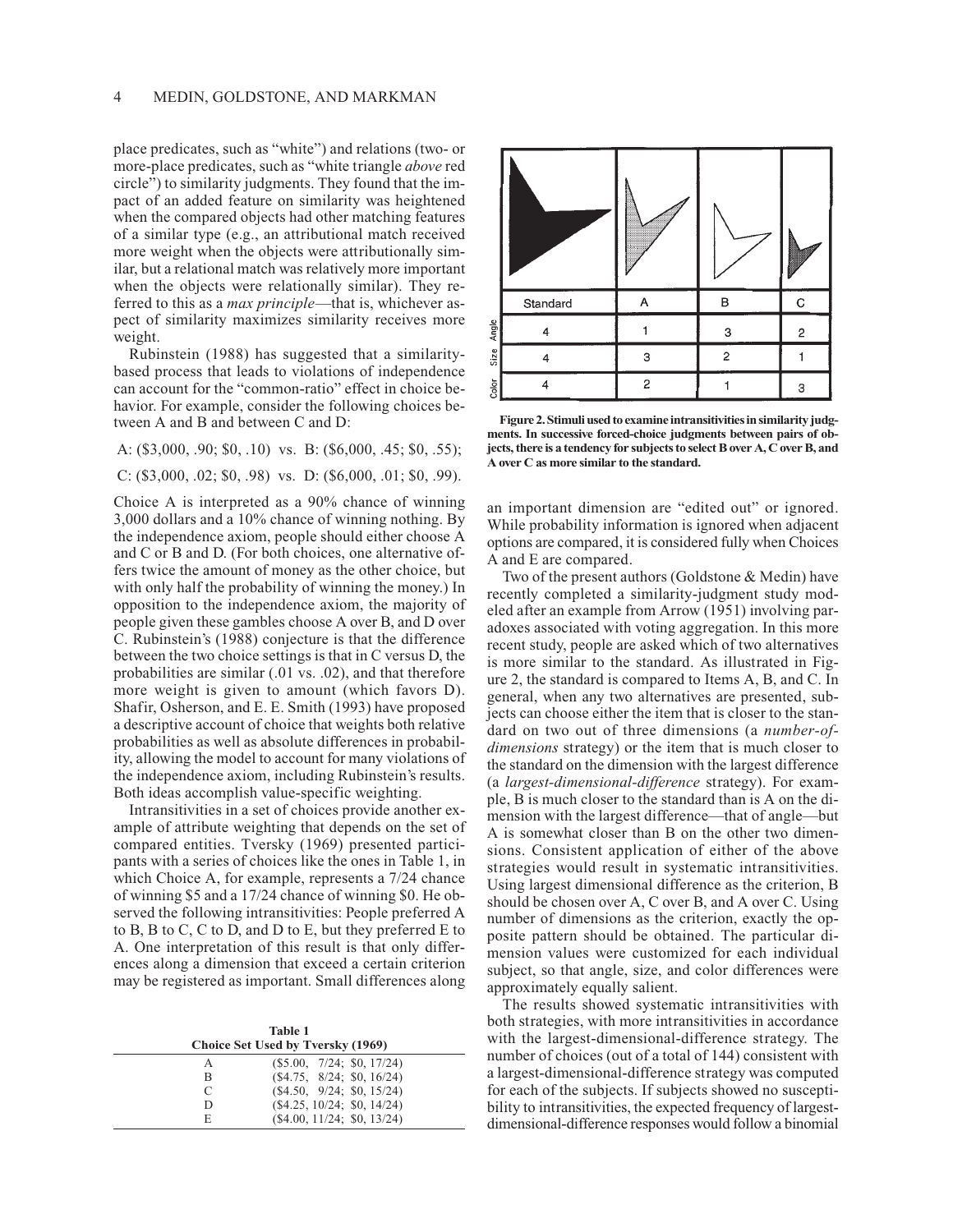distribution with a mean of 72. If there are no intransitivities in similarity, we would expect very few subjects (fewer than 1 out of the 58 tested subjects) to produce more than 90 or fewer than 54 largest-dimensionaldifference responses. In contrast to this prediction, quite a few subjects  $(n = 20)$  made more than 90 such responses, and some  $(n = 4)$  made fewer than 54.

The prevalence of intransitive responses in similarity judgments parallels the intransitivity found in decision making. In both cases, a large difference between choices on a dimension is more influential than is expected by the additive effect of smaller differences on the same dimension. More generally, these results show statistically reliable intransitivities, consistent with value-specific dimension weighting in both similarity and choice contexts.

## **Choice Similarity**

Tversky's pioneering studies of the dynamic character of similarity (Tversky, 1977; see also Tversky & Gati, 1978) included the idea that categorization affects similarity. This idea, referred to as the *diagnosticity hypothesis*, is that features used as the basis for categorization acquire diagnostic value and increase the similarity of the objects that share them. This concept may be simply operationalized as follows: In one condition, participants are asked to sort stimuli into groups of equal size, and in another, participants are asked to make similarity judgments. For example, given the set consisting of Israel, Syria, Iran, and England, 72% of the participants put Israel and England into the same category, but given the set consisting of Israel, France, Iran, and England, only 16% put England and Israel together. In the similarity-judgment condition, subjects decided which of the three countries was most similar to a standard (Israel). The percentage of times each country was selected as most similar to Israel is shown in the top sets in Table 2. The relative choices of England versus Iran shifted as a function of the comparison context. One measure of diagnosticity consists of the percentage of choices of the diagnostic alternative (as defined by the sorting task [i.e., England in Set 1 and Iran in Set 2] as being most similar to the standard) minus the percentage of choices

of the nondiagnostic alternative; that is,  $(38\% - 38\%) +$  $(46\% - 24\%) = 22\%$ . The middle sets of Table 2 show results from another pair of contexts which yielded an even larger diagnosticity effect (59%). Overall, Tversky and Gati (1978) found a reliable diagnosticity effect (using this measure) across 20 sets of countries. Glucksberg and Keysar (1990) also reported reliable diagnosticity effects with literal and metaphorical contexts (see the bottom sets in Table 2, which show a 34% diagnosticity effect).

Tversky's (1977) interpretation of these effects is that changes in feature salience modify the importance of particular matching and mismatching features. In Glucksberg and Keysar's (1990) study, for example, in the context including *pimples*, the feature corresponding to "artifact versus natural" would be salient, whereas in the context including *statues*, the feature corresponding to "attractiveness versus ugliness" would be salient.

Suppose, however, that we view these context effects from the perspective of decision making. Consider the idea that the middle context item is an alternative that competes with the other items to be selected. That is, one could think of the diagnosticity contexts as a way of examining similarity effects in choice (as in studies aimed at demonstrating violations of Luce's [1959] constantratio rule [Tversky, 1972]). In this case, the middle item should take more choices from the alternative that is similar to it than from the alternative that is dissimilar to it. In the domain of decision making, this pattern of data is referred to as a *substitution effect*. For example, one could view the results shown in the last sets in Table 2 as indicating that *pimples* take choices that would have gone to *warts* and that *statues* takes choices that would have gone to *paintings*. This prediction is made by Tversky's elimination-by-aspects (Tversky, 1972) and preferencetree (Tversky & Sattath, 1979) models. In both models, each choice is represented as an ensemble of aspects, and at each stage in the decision, one eliminates all of the choices that do not have a selected aspect. *Pimples* takes more choices from *warts* than from *paintings* because *pimples* and *warts* would both be candidates if the *ugly* feature were selected as the basis of choice, but if the *ar-*

**Table 2 Examples of Diagnosticity Sets Taken from Tversky and Gati (1978), Tversky (1977), and Glucksberg and Keysar (1990)**

| Set 1         |           |                      | Set 2             |                |                      |
|---------------|-----------|----------------------|-------------------|----------------|----------------------|
| Standard      | Stimulus  | Judged Most Similar* | Standard          | Stimulus       | Judged Most Similar* |
| 1. Israel     | England   | 38                   | Israel            | England        | 24                   |
|               | Syria     | 24                   |                   | France         | 30                   |
|               | Iran      | 38                   |                   | Iran           | 46                   |
| 2. Austria    | Sweden    | 49                   | Austria           | Sweden         | 14                   |
|               | Poland    | 15                   |                   | Norway         | 26                   |
|               | Hungary   | 36                   |                   | Hungary        | 60                   |
| 3. Billboards | Paintings | 58                   | <b>Billboards</b> | Paintings      | 33                   |
|               | Pimples   | 11                   |                   | <b>Statues</b> | 27                   |
|               | Warts     | 31                   |                   | Warts          | 40                   |

\*Percentage of participants who judged the stimulus to be most similar to the standard for that set.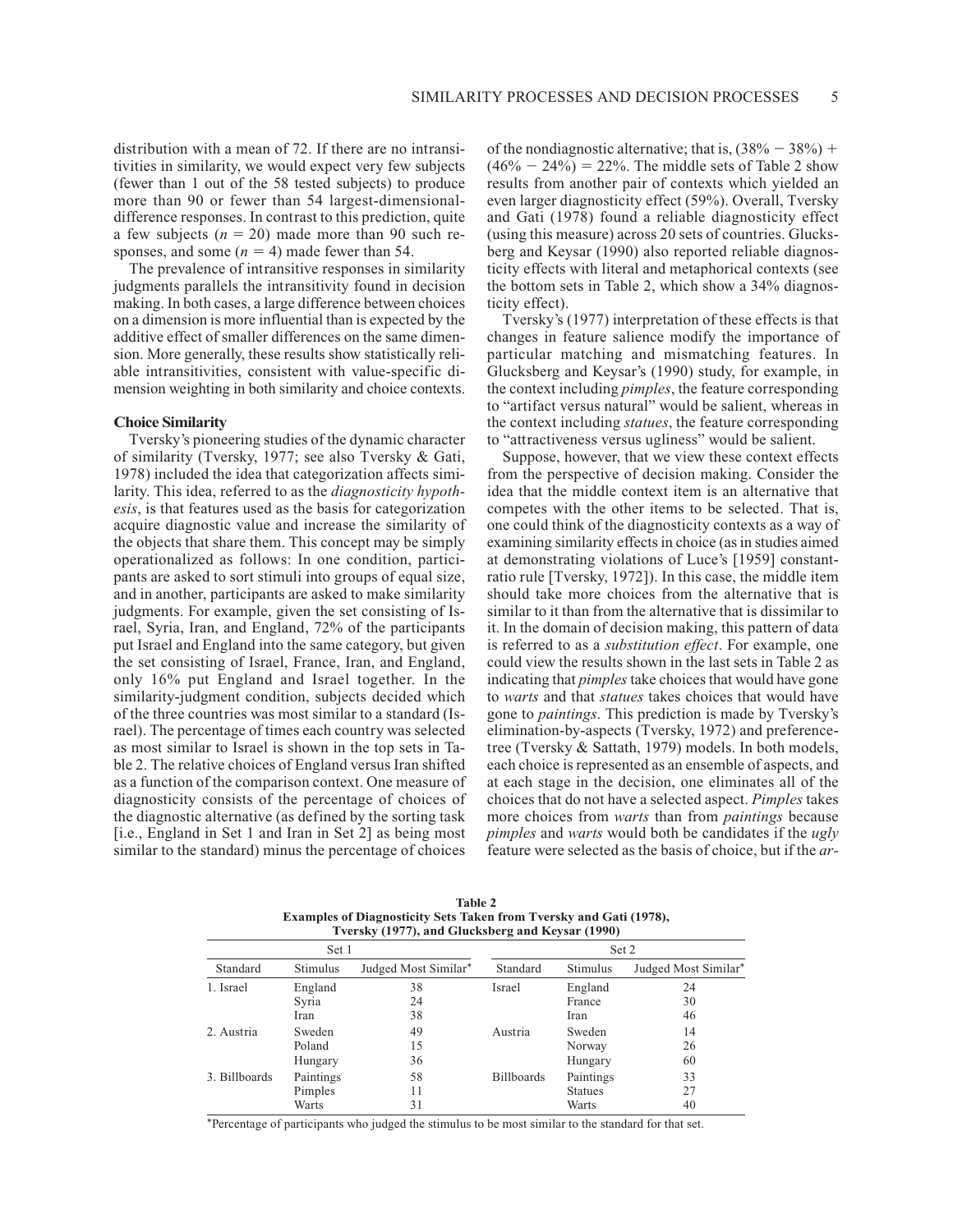*tifact* feature were selected, *paintings* would have no remaining competitor.

How can one determine whether there are diagnosticity effects over and above the substitution effects predicted by these models? A conservative criterion is that the choices of the diagnostic alternative in the two contexts must sum to greater than 100%. For instance, in the billboards example, if the sole function of *pimples* were to take choices from *warts*, the absolute number of choices of *paintings* should not be enhanced and the same should hold for choices of warts in Set 2. Using the 100% criterion would rule out any contribution of substitution effects, but would likely underestimate diagnosticity effects. Unambiguous evidence for enhancement is found in the sets of countries in the middle groups of Table 2, in which Poland and Hungary together account for 51% of the choices in Set 1, while Hungary alone accounts for 60% of the choices in Set 2. In this case, the increase in choice of Hungary when it is the diagnostic alternative cannot be explained in terms of lack of competition from Poland because that factor could only account for up to 51% of the choices. Overall, the diagnostic alternative is selected for a total of  $109\%$  (49% + 60%). Note, however, that the corresponding sums in the top and bottom sets in Table 2 are 84% and 98%, respectively—both less than the 100% criterion. Since Tversky and Gati (1978) reported only the diagnosticity scores for the other 18 country comparisons, it is not possible to determine whether there is a diagnosticity effect that cannot be attributed to substitution.

Recently, Medin and Kroll (1994) examined diagnosticity effects using geometric forms having as stimuli varying degrees of attributional and relational similarity. For example, in Figure 3, Set 1, A shares the relation "same shading," and C the relation "above," with the standard. The third choice, B, varies across sets such that C should be the diagnostic alternative in Set 1 and A the diagnostic alternative in Set 2. Participants were asked to rank order the similarity of the alternatives with respect to the standard. Overall, the diagnostic alternative was ranked above the nondiagnostic alternative 55% of the time, a reliable effect. The relative ranking measure eliminates the context (B) item from consideration, and therefore the diagnosticity effect is not attributable to substitution. In short, it appears that there are diagnosticity effects that cannot be explained in terms of substitution; however, as we shall shortly see, there may be other interpretations of diagnosticity.

# **Attraction, Compromise, Diagnosticity, and "Reasons"**

**Attraction**. A paradoxical finding has recently been uncovered in the decision-making literature. Specifically, adding an alternative similar to one item from the original choice set may actually boost choices of that original-choice item (Huber, Payne, & Puto, 1982; Huber & Puto, 1983; Simonson & Tversky, 1992). This phenomenon (the *attraction effect*) violates the assumption of regularity (i.e., that adding a new alternative cannot increase the probability of choosing a member of the original set), which is crucial for the validity of most probabilistic-choice models. Figure 4 (for the moment ignoring Item T) illustrates the conditions under which attraction effects are reliably obtained. The key feature is that the added alternative (C or D) is asymmetrically dominated by one of the original choice options (namely, the most similar one). Adding C increases the number of times A is chosen, and adding D increases the number of times B is chosen, relative to original (A,B) choice context. Huber and Puto (1983) found that an added alternative could produce attraction effects when it was simply relatively inferior and technically not asymmetrically dominated.

What is responsible for attraction effects? Several decision researchers have advanced the idea that when preference is uncertain (i.e., no dominating alternative is present), choices may be determined not by direct preferences but rather by the justifications or reasons for choosing or avoiding alternatives (Montgomery, 1983;



**Figure 3. Sample stimuli from the study of diagnosticity effects using relational properties. In Set1, ChoiceC is the only alternative that shares an above relation with the standard. In Set 2, Choice A is the only alternative that shares a same-shading relation with the standard.**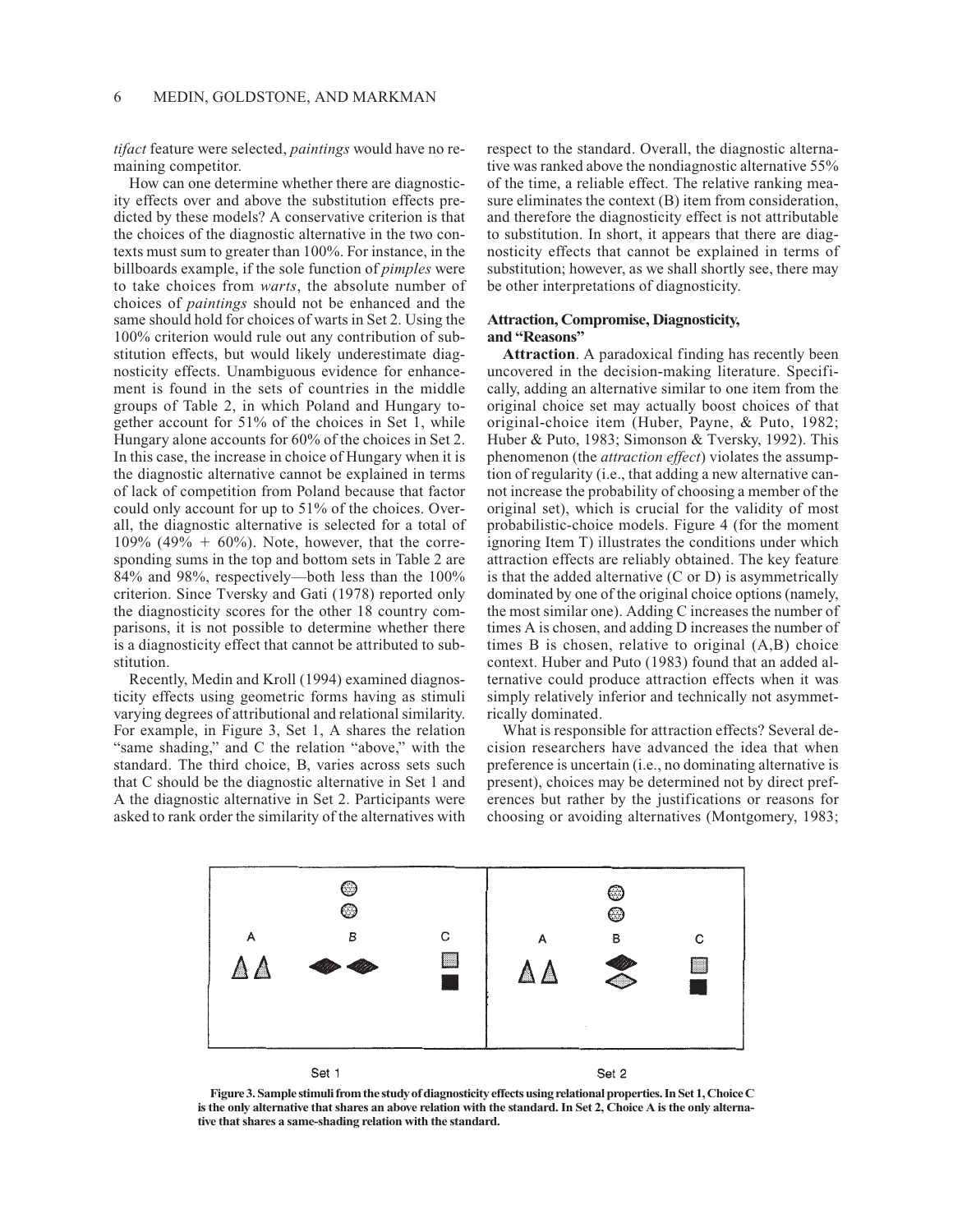

**Figure 4. Paradigm for attraction effects.**

Shafir & Tversky, 1992; Slovic, 1975; Slovic, Fischhoff, & Lichtenstein, 1982). Simonson (1989) suggested that attraction effects may be mediated by the fact that the decision maker notes that one choice clearly dominates at least one of the alternatives, providing a simple reason for selecting the dominating alternative. In support of that hypothesis, Simonson found that attraction effects were reliably larger when people knew they would have to justify their choices than when they knew they would not have to justify their choices.

Aakers (1991) also found an attraction effect under high-justification conditions (see also Heath & Chatterjee, 1991; Ratneshwar, Shocker, & Stewart, 1987, for other relevant observations concerning attraction effects). Interestingly, however, Aakers observed negative attraction under conditions of low justification. Although there are numerous differences between Simonson's (1989) and Aakers' (1991) studies that may account for the differing results under low justification, we wish to call attention to the fact that negative attraction in choice corresponds to true diagnosticity effects in similarity judgments (Aakers ruled out substitution effects by using a rating measure). That is, if we make a correspondence between similarity and preferability, a negative attraction effect would be analogous to Tversky's (1977) observed diagnosticity effect.

These parallels lead to the speculation that attraction effects could be obtained in similarity judgments. Figure 4 shows a straightforward way to map the preference task onto similarity judgments. The task is to indicate which alternative (A or B) is most similar to the standard (T), where the choice context includes either C or D. Interestingly, attraction effects in similarity judgments would likely correspond to negative diagnosticity effects, because B and D would be likely to be sorted together in the set consisting of A, B, D, and T, while A and C would likely be put in the same category for the set A, B, C, and T. Using essentially this design, Medin, Pineda, and Markman (1994) have obtained very strong attraction effects in similarity judgments.

**Compromise**. Simonson (1989) provided further evidence for the importance of justification in judgments by demonstrating another interaction between the items in a choice set. Consider a situation with nondominated alternatives, A and B, in which a third option, C, is added that is least favorable on one dimension and most favorable on the other dimension (see Figure 5). Simonson reasoned that in this context, the alternative most similar to the new choice (in this case, B) might be selected with the justification that it now represents a compromise between alternatives that are high on one dimension and low on the other. He observed reliable compromise effects that increased when people knew that they would have to justify their choices.

As in the case of attraction effects, one can test for compromise effects in similarity judgments by creating a standard and a set of alternatives. For example, if some standard high on both dimensions were added to Figure 5, one might anticipate that the probability of choosing B as most similar to T in the choice set consisting of A, B, and C might be greater than when the choice set is restricted to just A and B. Again, Medin et al. (1994) have recently observed reliable compromise effects in similarity judgments.

**Diagnosticity revisited**. Consider Figure 3 again and imagine that participants are asked to select the alternative that is least similar to the standard. According to the diagnosticity hypothesis, an alternative should be *less* likely to be selected as least similar when it shares diagnostic features with the target. A contrasting prediction can be derived from the idea that people want a reason to justify their judgments (Simonson, 1989). For instance, given Set 1 from Figure 3, a reason to pick C as most different is that it is the only alternative not having the relation "same shading." In Set 2, A is the only choice not having the relation "above." In short, the "wanting a reason" view leads to the prediction that diagnostic alternatives may be picked both as most similar to and as most different from a standard. In preliminary observations, Medin and Kroll (1994) have found that the diagnostic alternative is selected as most differ-

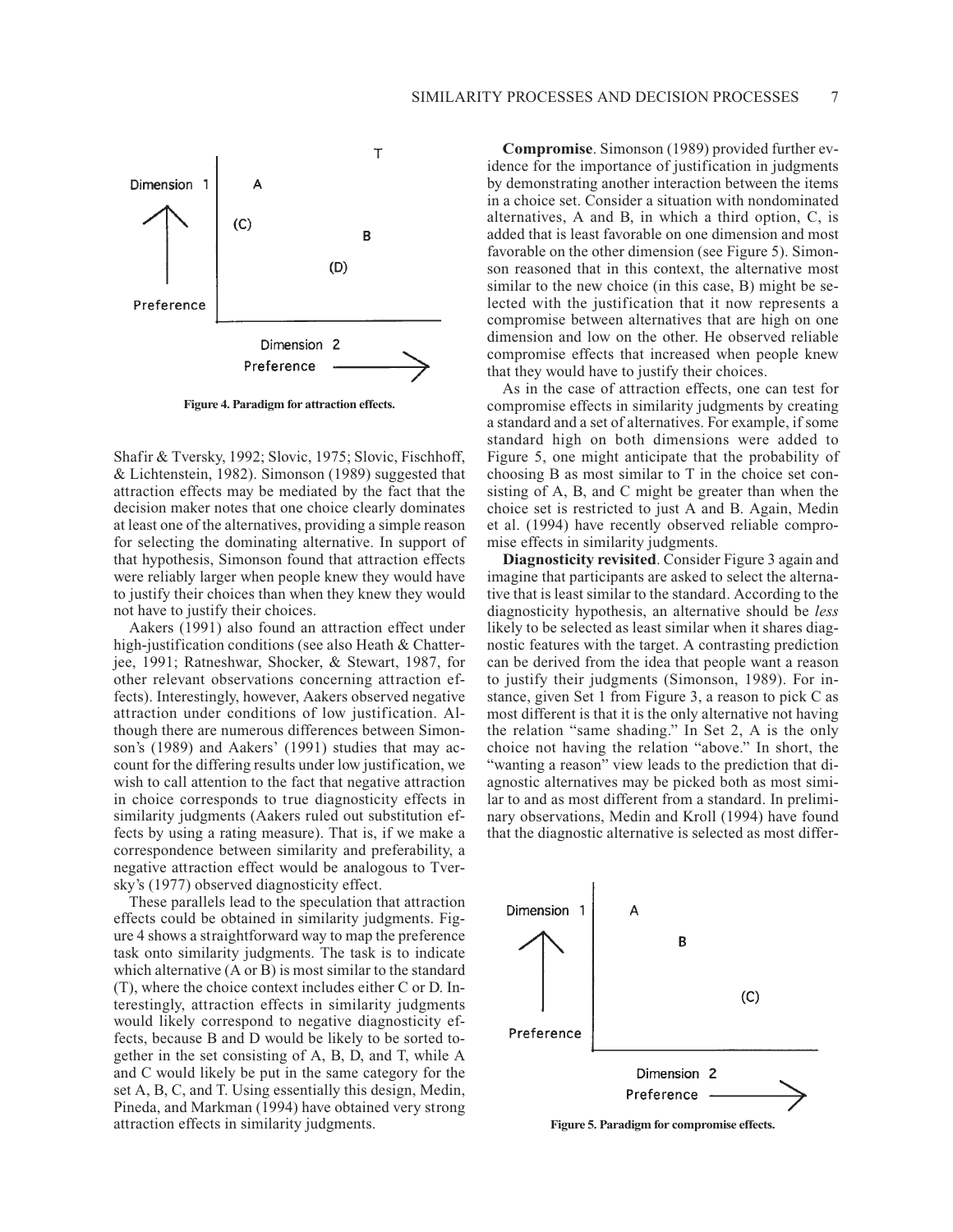ent for a mean total of 104%, consistent with the idea that reasons are guiding judgments. (This figure is not reliably above 100%, so these data can only be taken as suggestive.)

In choice contexts in which substitution effects are found, one wonders what might happen if participants were asked which alternative they least preferred. If people are looking for justifications for their judgments, adding an alternative Z similar to X might lead to more choices of Y as least preferred, compared with the number of times Y is chosen in the two-alternatives  $(X \text{ vs. } Y)$ choice context.

## **Summary of Weighting Effects**

So far, our review has suggested that the weighting of dimensions is dynamic and context dependent for both similarity and choice. Furthermore, the processing principles underlying weighting appear to be comparable at a more specific level of detail (e.g., compatibility, reasons). We turn now to questions of comparability or alignability of choices, a process which has often been taken for granted in both domains. As we shall see, current work reveals the dynamic character and importance of comparison processes.

# **Alignment and Comparison**

## **Common Currency**

Early work in both similarity judgments and decision making made an assumption of "common currency," according to which all factors can be framed in comparable units. For decision making, the units are "utilities," and it was assumed that all costs and benefits could be translated into utilities. In similarity judgments, the common metric was either distance (for multidimensional scaling) or featural overlap (for feature-based models). One problem with this view is that not all comparisons are equally easy to make; comparisons that involve substantially different properties are difficult. It is easier, for example, to compare the merits of Mendelssohn and Schumann than to compare the merits of Schumann and the Beatles. It may be possible to convert both Schumann and the Beatles into generic utilities, but this process seems to require more work than comparing items that have similar aspects. This example provides an initial indication that decision making may not proceed by automatically converting alternatives into a generic metric.

Framing effects also suggest that choices are not converted into a generic metric. When bidding for the opportunity to play a gamble, the potential gain from the gamble is emphasized; when choosing between gambles, the probability of winning is emphasized. If alternatives were automatically converted into utilities, information about how the utility was achieved (e.g., high probability vs. high potential gain) would be discarded. Context and framing effects eliminate the possibility of creating simple translations between aspects. For example, a statement that applies in the bidding scenario, such as "increasing the probability of winning by 5% is equal to a \$10 increase in payoff," will not apply in the choice situation.

Likewise, in similarity judgments, the prospects for a single currency are not encouraging. As William James (1892/1989) pointed out, the moon is like a ball (because both are round), and the moon is like a lamp (because both are bright), but a lamp and a ball are not at all similar. Tversky and Gati (1982) presented a number of similar examples as demonstrations of violations of the metric axioms underlying mental-distance models of similarity. Fillenbaum and Rapoport (1974) asked a linguist for similarity ratings between verbs. From these data, they argued that the linguist had many similarity criteria, and that the criteria used for a given judgment depended on the particular items being compared. For example, *acquit* was judged to be similar to *clear* because both are synonyms; *acquit* was judged to be similar to *convict* because both are alternatives from the same class; and *apologize* was judged to be similar to *forgive* because one has the other as its goal. Likewise, different methods for obtaining comparison data reveal different values. For example, shared features are more important for similarity ratings, while unique features are more important for dissimilarity ratings (e.g., Gati & Tversky, 1982). Thus, we cannot construct a generic translation such as "two shared features are as influential as three distinctive features."

A generalization of many of the results from the literature on similarity judgments and on decision making is that comparisons tend to be made at the most concrete level possible (e.g., Payne & Bettman, 1992). Abstract values can be assigned to dimension values, but this takes effort and may not be intuitive. If possible, items are compared on the basis of specific features, such as "A has more years teaching experience than B." Only when required by lack of agreement on particular dimensions do comparisons involve abstract assessments of the overall value of items.

# **Structural Alignment, Similarity Judgments, and Decision Making**

It seems fairly uncontroversial that when one assesses a bet, one compares probabilities with probabilities and amounts with amounts, and that when one judges forms varying in color and shape, one compares colors with colors and forms with forms. Recent studies of similarity have led to the outlines of a process model for comparison (Gentner & Markman, in press; Goldstone, 1994b; Goldstone & Medin, 1994a, 1994b; Markman & Gentner, 1993a; Medin, Goldstone, & Gentner, 1993). According to this view, similarity comparisons involve a process of structural alignment akin to the one proposed to mediate analogical reasoning (Gentner, 1983, 1989). Briefly, this view assumes that objects (or choices) are represented by hierarchical relational structures that explicitly encode relations between dimensions as well as connections between dimensions and their values.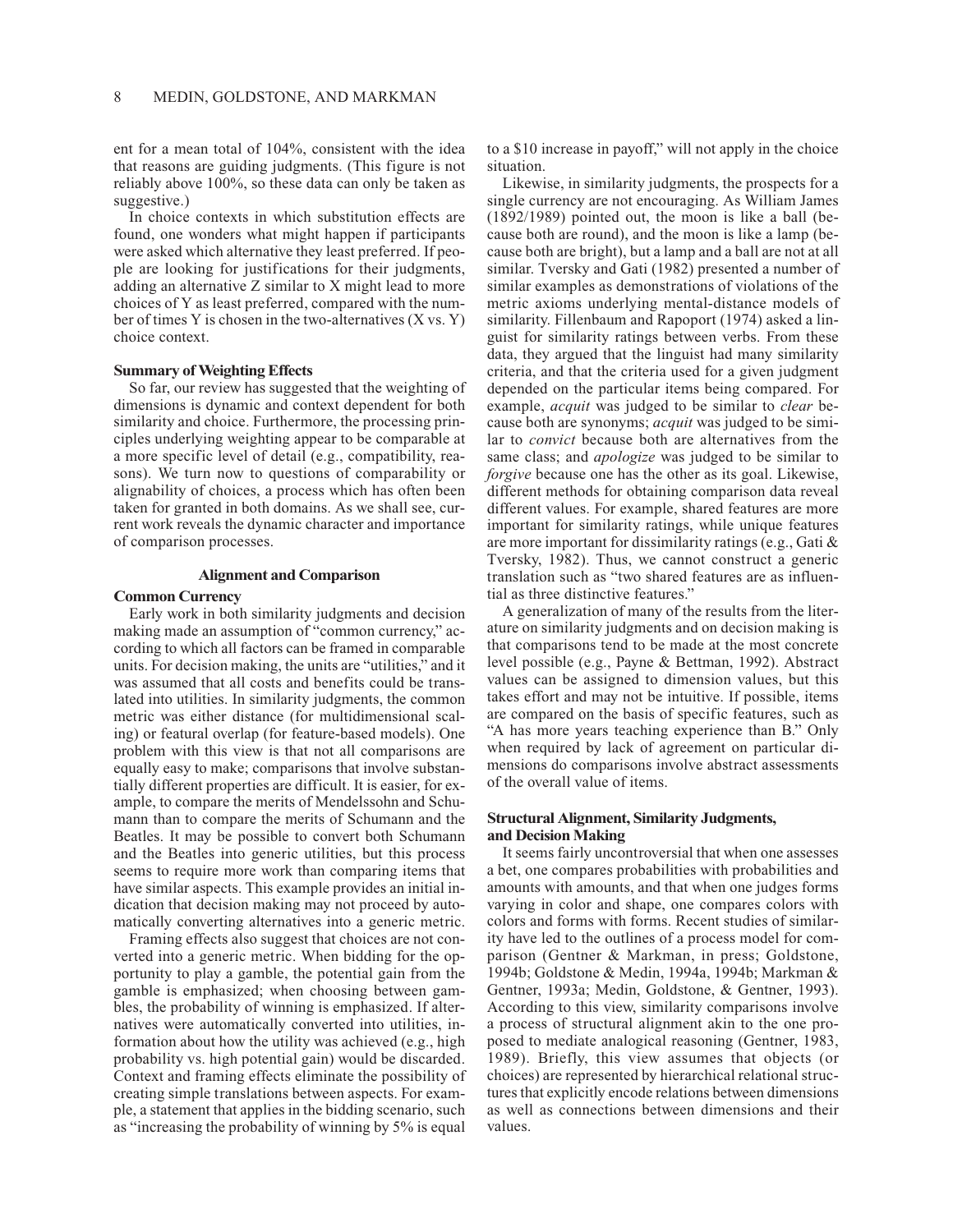The output of the comparison process consists of a set of commonalities as well as two kinds of differences *alignable differences* and *nonalignable differences* (Markman & Gentner, 1993a). Alignable differences are related to the commonalities of a pair; that is, two choices having different values along a common dimension (e.g., different prizes in two lotteries) would constitute an alignable difference. In contrast, nonalignable differences are unrelated to the commonalities of a pair; that is, one choice having a value along a unique dimension would constitute a nonalignable difference.

Structural alignment has two key aspects that are important for this discussion. First, it predicts that cognitive processes should treat alignable and nonalignable differences in different ways; and second, it suggests that similarity (patterns of matching and mismatching attributes and relations) and alignment interact dynamically. These predictions have been tested directly in the similarity literature, and we will first present a discussion of some of this research. Following that, we will present some phenomena in decision making that we think are compatible with this view of comparison.

**Alignment in similarity**. Much evidence suggests that the structural-alignment process entails global constraint satisfaction rather than local matching (e.g., Falkenhainer, Forbus, & Gentner, 1989; Medin et al., 1993). For example, Markman and Gentner (1993b) asked people to point to the feature in one scene that "went best" with a specified feature in a second scene. People tended to select the most similar object from the other scene. However, if people first made similarity judgments before being asked to point to correspondences, their choices were based on the object in the second scene that played the same role as the object in the first scene. In other work, Goldstone and Medin (1994a, 1994b) required participants to make similarity or sameness–difference judgments under different deadlines. For short deadlines, performance was a function of the total number of matches between the stimuli being compared. At longer deadlines, performance was increasingly likely to be a function of matches in corresponding roles and relations rather than of just the sheer number of matches.

Although there is a sense in which feature-matching models like Tversky's (1977) contrast model perform alignments between features, current evidence points to the need for detailing and examining the implications of the alignment processes. While the contrast model might be said to align common features, evidence suggests that the extent to which two common features are placed in alignment depends on whether they are consistent with (and connected to) other alignments that are simultaneously being created (Clement & Gentner, 1991; Goldstone, 1994b; Markman & Gentner, 1993a). In order to know how important a particular shared feature is for increasing similarity, one must know how similar the parts are that possess the shared features, how similar other pairs of parts are, and which part-to-part alignments are (in)consistent with other part-to-part alignments. That is, alignment is based on global constraint satisfaction rather than on the best local matches.

Markman and Gentner (1993b) provided specific evidence for the distinction between alignable and nonalignable differences in comparisons. Participants were asked either to list commonalities and differences of word pairs or to rate their similarity. The pairs were selected so as to differ widely in their similarity. The two findings of particular interest are that, as indicated by regression analyses, alignable differences and nonalignable differences were given different weight in reducing similarity, and that the kinds of differences listed for a pair depended on the similarity of the words in the pair. Similar pairs had more listed alignable differences than did dissimilar pairs, but they also had fewer listed nonalignable differences than did dissimilar pairs. These observations both reinforce the role of alignment in comparisons and indicate the need to distinguish between alignable and nonalignable differences. Finally, these results suggest that the ease of comparison affects the availability of alignable differences, which in turn affects similarity or other processes (such as choice) that involve comparisons.

**Alignment in choice**. Although structural alignment has not been tested explicitly in a decision-making context, there is some evidence that alignment affects choice behavior. For example, Table 3 shows a pair of complex options studied by Tversky and Kahneman (1986). Participants were told that each option corresponded to a separate box of marbles with the proportion of different colors and associated outcomes as shown in the table. Separate groups were shown either A and B or C and D. If corresponding colors are aligned, it is easy to see that Option A dominates Option B, the only differences being the outcomes associated with a green or blue marble. Option C in the second gamble can be created by painting the green marble red and the blue marble green, while leaving the payoffs attached to each marble unchanged. Similarly, Option D can be created from B by painting the blue marble yellow and leaving the payoffs intact. In short, the overall probabilities and payoffs are identical for A and C and for B and D, and, therefore, Option C dominates Option D just as Option A

| тапе э<br><b>Choice Options Used by Tversky and Kahneman (1986)</b> |                 |          |            |            |            |  |  |
|---------------------------------------------------------------------|-----------------|----------|------------|------------|------------|--|--|
|                                                                     | Marbles $(\% )$ |          |            |            |            |  |  |
| Option                                                              | White           | Red      | Green      | Blue       | Yellow     |  |  |
| А                                                                   | 90              | 6        |            |            | 2          |  |  |
| Outcome                                                             | \$0             | Win \$45 | Win \$45   | Lose $$10$ | Lose $$15$ |  |  |
| B                                                                   | 90              | 6        |            |            |            |  |  |
| Outcome                                                             | \$0             | Win \$45 | Win \$30   | Lose $$15$ | Lose $$15$ |  |  |
| C                                                                   | 90              |          |            |            |            |  |  |
| Outcome                                                             | \$0             | Win \$45 | Lose $$10$ |            | Lose $$15$ |  |  |
| D                                                                   | 90              | 6        |            |            | 3          |  |  |
| Outcome                                                             | \$0             | Win \$45 | Win \$30   |            | Lose $$15$ |  |  |

**Table 3**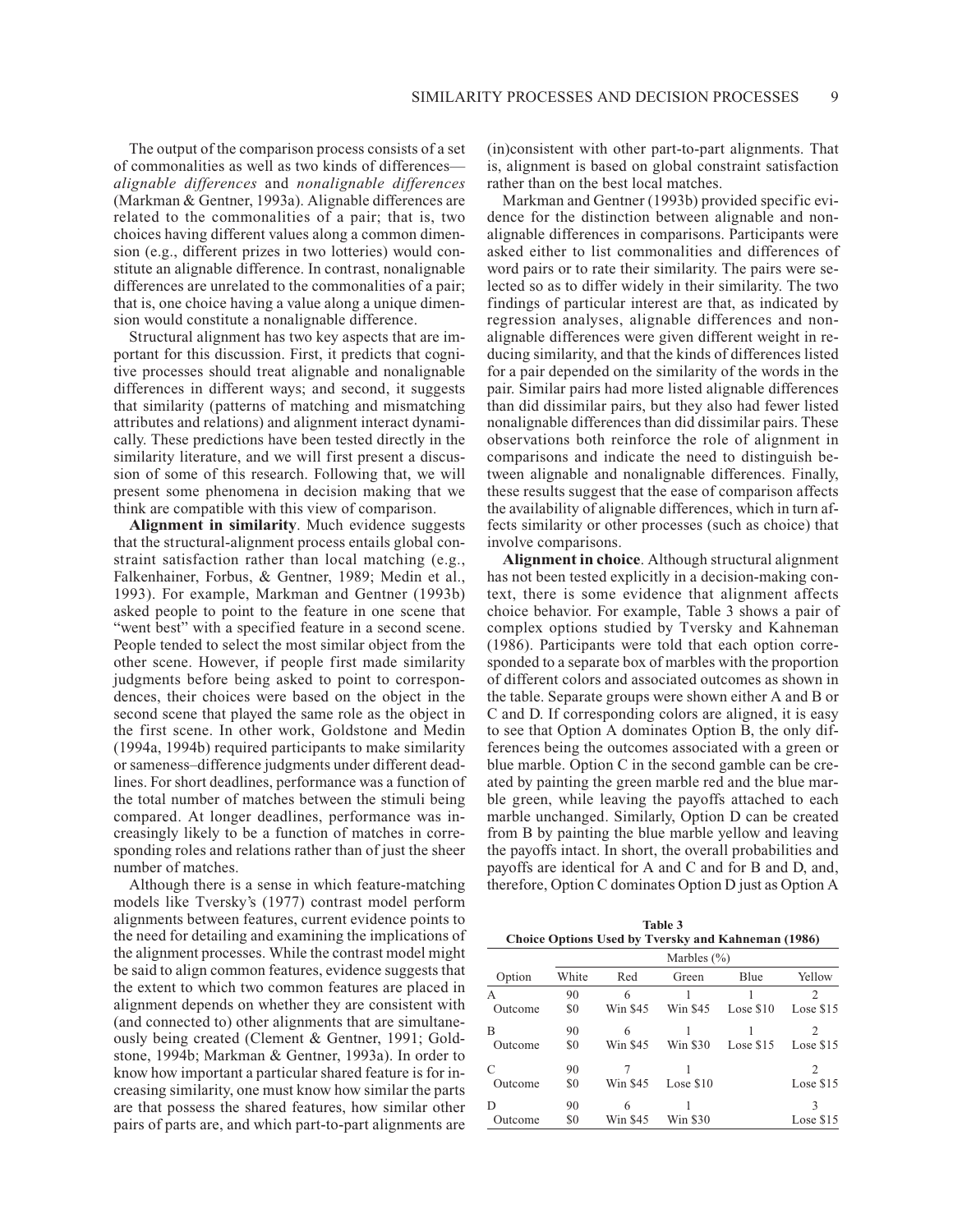dominates Option B. Note, however, that if matching colors are aligned, the biggest difference in the values of corresponding dimensions is now associated with the green marble, for which Option D has a much more favorable outcome. The participants in the group presented with the first gamble all chose A over B, but a majority (58%) of the participants presented with the second gamble chose D over C. In this case, the most natural form of alignment has a striking effect on choices.

Johnson (1989) presented evidence that subjects' decisions are more likely to involve attributes of the objects when the items are easily alignable. Thus, when choosing between two toasters, the subject may explicitly consider the number of slots that each one has. In contrast, when selecting between a toaster and an iron, the number of slots in the toaster is no longer important; rather, subjects may focus on other issues, such as how much they need a toaster versus how much they need an iron. The importance of a feature in making a decision depends on whether the choices can be compared on the feature (see also Johnson, 1984, 1986). Russo and Dosher (1983) presented a similar argument to suggest that dimensional processing of alternatives will be preferred to holistic processing when the dimensions are easily compared, because dimensional processing often requires less effort.

Payne (1982, Payne & Bettman, 1992) has suggested that the differing results from choice and judgment paradigms can be understood within the framework of similarity models. His idea is that in judgment contexts, people consider both common and distinctive features, while in choice contexts, they focus on distinctive features. People can make decisions either by comparing whole items to each other (holistic processing) or by comparing items feature by feature (attribute-based processing). Expected-utility theory assumes holistic processing; for example, if a person is deciding between a vacation in Africa and a vacation in Europe, in accordance with this theory, the expected utility of each vacation would be determined separately, with all of its attributes and their importance being taken into account. However, researchers have observed that people often use attribute-based processing (Hogarth, 1980; Payne, 1976; Russo & Dosher, 1983). According to what Hogarth calls the additive-difference model, people make choices by comparing items on selected attributes; using this technique, a person might reason, "Africa would be more of an adventure and would be a more memorable experience; Europe would be culturally more interesting." This technique involves aligning the choices on dimensions. Payne found that this alignment strategy is particularly prevalent when people have many alternatives to examine and each alternative has many features. Hogarth observed that the additive-difference technique "can considerably ease information-processing demands since it involves comparing information that is commensurable" (p. 75).

Decision-making work in the area of "mental accounting" also supports an alignment process. The basic

notion of mental accounting is that people establish separate "budget" entries for different types of costs, and that they prefer to compare items within these types (Thaler, 1985). Even when all entries involve the same type of cost (e.g., money), there is a tendency to compare equivalent entries. For example, Kahneman and Tversky (1984, p. 347) gave subjects the following scenario: "Imagine that you are about to purchase a jacket for \$125 and a calculator for \$15. The calculator salesman informs you that the calculator you wish to buy is on sale for \$10 at the other branch of the store, located 20 minutes drive away. Would you make a trip to the other store?" Subjects are more willing to make the trip in this scenario than in a scenario where the calculator is \$125 (\$120 on sale) and the jacket is \$15. According to subjective-utility theory, these decisions should be equivalent, both trading off \$5 saved on a purchase total of \$140 for a 20-minute trip. Instead of tabulating total cost, people seem to align comparable items and compare their prices. When calculators are aligned with calculators (and jackets with jackets), the difference between \$10 and \$15 seems more impressive than the difference between \$120 and \$125.

Even within a pair of choices, the relative attention given to comparable and noncomparable dimensions may be important. For example, Slovic and MacPhillamy (1974) asked participants to rate students who had scores on one common dimension (e.g., English skills) and one unique dimension (e.g., achievement need for one student and quantitative skills for the other). When a dimension was common, it received much more weight than it did when it was unique. Cautioning participants not to increase the weight of the common dimension did not reduce the effect.

Alignment of choices may also underlie a well-known violation of expected-utility theory's substitutability assumption. According to substitutability, if Options A and B are equally preferred, and Options A and C are equally preferred, Options B and C should be equally preferred. However, one can imagine a situation where a trip to Rome (Option A) and a trip to Paris (Option B) are equally attractive. Furthermore, if these trips are equally preferred, it is reasonable to think that the choice between a trip to Paris *plus* one dollar (Option C) and a trip to Rome is just as difficult to make. One would expect the addition of one dollar to be almost completely insignificant for the decision. However, given a choice between a trip to Paris and a trip to Paris plus one dollar, the latter alternative strongly dominates. This result is predicted from an alignment perspective. The choice between Paris and Paris  $+ $1$  involves items that are easily placed in alignment. When the two "Paris" aspects are aligned, the remaining \$1 of Option C is salient. Greater sensitivity for detecting utility differences in choices is predicted if the choices can be aligned.

The idea that people align and compare specific features is, of course, the basis for the effects of choice similarity described earlier in this paper. In Tversky and Sattath's (1979) preference-tree model (a specialization of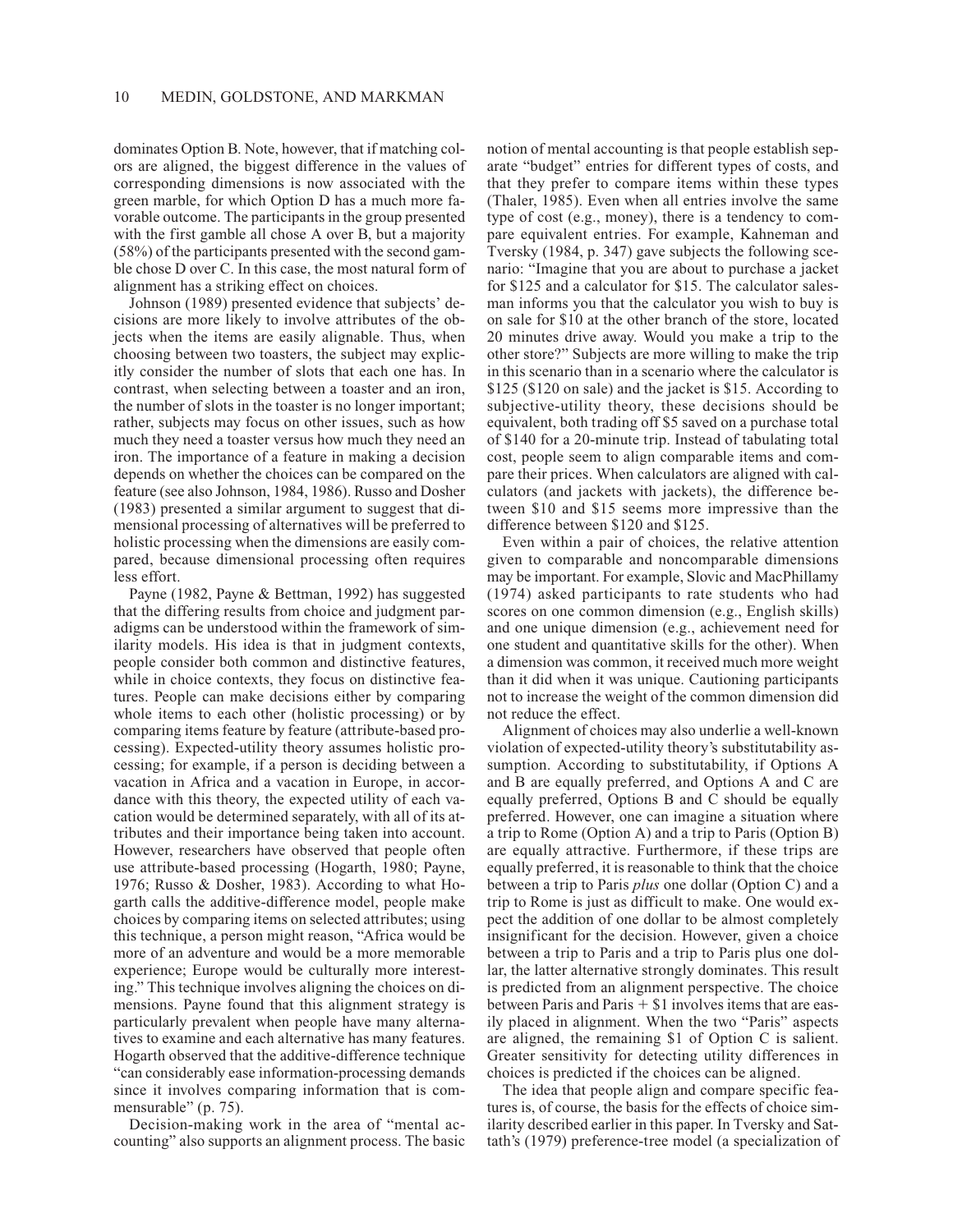Tversky's (1972) elimination-by-aspects model), aspects are assumed to be hierarchically organized. For example, in deciding which famous person they would like to talk to, people may first choose politicians over movie stars and then consider particular individuals. Thus, a natural consequence of a hierarchical decision procedure is that alternatives that are easily alignable will be compared. It may be difficult for a person to choose between meeting Mahatma Gandhi and Charlie Chaplin because of their many differences; the person may complain that they are being asked to "compare apples and oranges." Choosing between Gandhi and Winston Churchill is more reasonable because the men can be compared on comparable aspects such as vision, political acumen, and integrity. By eliminating entire branches of a decision tree at each processing stage, it is guaranteed that the final choice will be between similar items. Johnson (1989) found evidence for this style of processing in a consumer-choice situation. Subjects who were given a heterogeneous choice set (e.g., two different toasters and two different smoke alarms) initially used holistic processing and abstract attributes to select one of the homogeneous subgroups. Then, faced with a decision between more similar products, subjects switched to attribute-based processing to choose one product. Of course, a hierarchical system adds a layer of complexity to the alignment-and-comparison process. In similarity judgments, things are at least as complex.

Taken together, the evidence presented in this section suggests that it is plausible to consider the comparisons involved in similarity judgments and decision making as alignments of representational structure. In the next section, we consider some further implications of this view.

#### **Summary of Alignment and Comparison**

Once again, there are suggestive correspondences between similarity judgments and decision making. These parallels are very strong for value-specific feature weighting and compatibility effects. Furthermore, there are numerous potential parallels that remain to be explored, especially in the case of differential weighting of identity on a dimension.

#### **Comparison Asymmetries**

#### **Reference Points and Asymmetries**

Asymmetries in judgment may arise from comparison order. Houston, Sherman, and Baker (1989) had subjects choose which of two objects (persons, vacations, automobiles, etc.) they preferred. Houston et al. observed that the object that was presented second was particularly salient. When objects shared good features and had unique bad features, there was a tendency to select the first object, presumably because the distinctive bad features of the second object were salient. When objects shared bad features and had unique good features, there was a tendency to select the second object. Houston et al. argue that the second object acts as a reference point for the comparison, and so aspects that are not part of the second object's representation are often ignored.

Interestingly, there is some evidence that this asymmetry interacts with the comparability or alignability of the alternatives. Sanbonmatsu, Kardes, and Gibson (1991) performed the same task as Houston et al. (1989), but varied whether the nonshared feature came from the same dimension or from different dimensions. The asymmetry in choice was found when nonshared features came from different dimensions, but not when they came from the same dimension. That is, the asymmetry appeared to be driven by nonalignable differences.

Asymmetries associated with alignable differences may be obtained when there are natural reference points. For example, the number 996 is judged to be more similar to the number 1,000 than 1,000 is to 996 (Rosch, 1975). By the same token, the framing of decisions may suggest different reference points and give rise to asymmetries. For example, Loewenstein (1988) found that people expected a far higher compensation to delay receiving a purchased good than they were willing to pay to have the delivery of a purchased good speeded up (see Payne & Bettman, 1992, for further examples).

#### **Asymmetries in Similarity**

Similarity comparisons may also exhibit asymmetries. For example, people rate the similarity of the United States to Mexico to be less than the similarity of Mexico to the United States (Tversky, 1977; Tversky & Gati, 1978). In general, Tversky found that a less prominent object is judged to be more similar to (and less different from) a prominent one than a prominent object is to a less prominent one. Markus and Kitayama (1991) also report asymmetries in the social domain that are sensitive to reference points. They argue that Western cultures focus on the self, whereas Eastern cultures make others more salient. They report a study by Kitayama, Markus, Tummala, Kurokawa, and Kato (1990) in which students from Eastern and Western cultures judged the similarity of the self to others and of others to the self. Western students rated the similarity of self to others to be substantially less than the similarity of others to self. Eastern students showed the opposite asymmetry.

Asymmetries may be produced in part by a differential weighting of the distinctive features of the referent relative to the distinctive features of the alternative. Recently, however, Medin et al. (1993) have shown that even the matching of common features accessed in a comparison may depend on the direction of the comparison. Specifically, in comparing A to B, the common features that participants list tend to be more closely associated with the base (B) term than with the target (A) term. For example, "found on farms" is a feature common to *cows* and *dogs*, but it is judged to be more closely associated with the former; consequently, subjects are more likely to list this feature as a shared property when asked to compare dogs with cows than when asked to compare cows with dogs. Therefore, asymme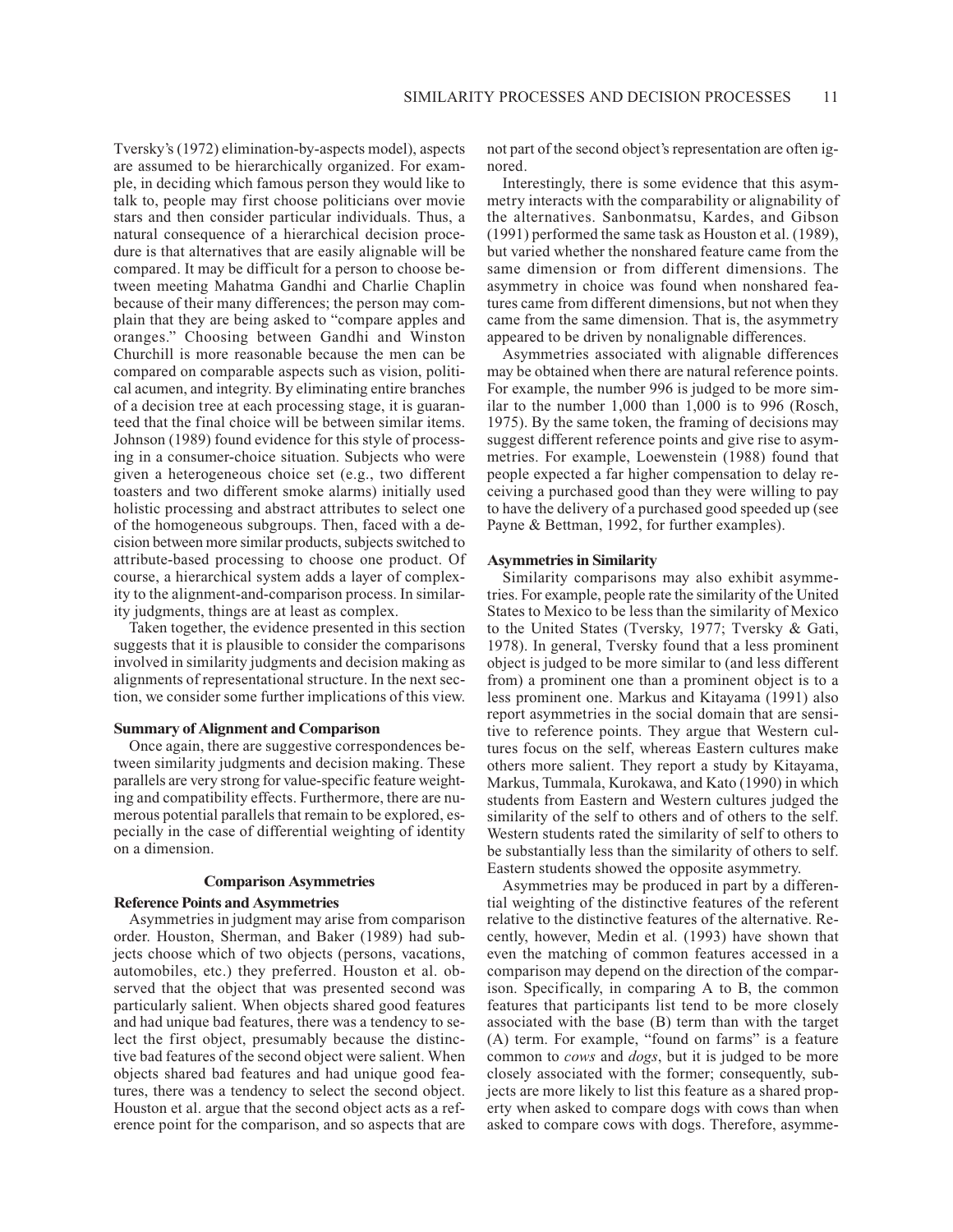tries may potentially arise from both common and distinctive features.

#### **The Endowment Effect**

One of the most robust findings in decision-making research is that people prefer what they have (i.e., the status quo) to alternatives. For example, Knetsch and Sinden (1984) gave experimental participants either \$2 or a lottery ticket and some time later gave them a chance to trade the \$2 for a lottery ticket or the lottery ticket for \$2. Very few participants chose to switch.

Another example comes from a series of experiments by Kahneman, Knetsch, and Thaler (1990). In one experiment, college students were assigned to one of three conditions. Those in the "seller" condition were given a coffee mug and then asked if they would be willing to sell it at each of a series of prices ranging from 25 cents to \$9.25. The second group, the "buyers," were asked whether they would be willing to buy the mug at the same set of prices. The third group, "choosers," were not given a mug but were asked, for each of the alternatives, to choose whether they preferred the mug or the amount of money. Interestingly, the sellers and the choosers were in the same situation, in that they were choosing between receiving (or keeping) the mug or the money. The median prices required for choosing the money, however, were substantially higher for the sellers (\$7.12) than for the choosers (\$3.12; the median for the buyers was \$2.87). Again, this observation suggests that owners are reluctant to part with what they have.

The cause of these instant-endowment effects is not immediately evident. Some researchers (e.g., Kahneman et al., 1990; Tversky & Kahneman, 1991) have suggested that the key factor is loss aversion—that is, that the disadvantages of a change loom larger than its advantages. The current situation acts as a reference point against which alternatives are evaluated. In other cases, there may be hidden costs to changing the status quo (e.g., changing jobs not only alters one's work environment, but also requires finding a new route to commute and learning new office procedures).

Do endowment effects and asymmetries of similarity comparison represent the same sort of phenomenon? The answer is far from clear. The Kahneman et al. (1990) interpretation in terms of loss aversion is consistent with the idea that greater weight is given to the positive qualities of endowed entities. Imagine a situation in which the endowed entity and the alternative had distinctive negative features. If the focus were on the distinctive features of the referent, one might imagine that a negative item would seem quite unpleasant, and that subjects might therefore be eager to be rid of it. We know of no clear evidence on this hypothesis (but see Beike & Sherman, 1993, for some initial observations).

## **Constructive Processes**

## **The Creation of New Aspects**

So far, we have discussed constructive processes in terms of feature weighting. Although theories in decision making and similarity judgments have progressed significantly from their early incarnations, there now exists a substantial body of literature, including the work cited earlier, that gives grounds for revising our current theories in these areas. Interestingly, the prescribed revisions are quite similar for the two domains.

There is also evidence in favor of the more radical hypothesis that aspects are created, not just weighted differently, during judgments. Medin et al. (1993) asked subjects to list similarities and differences between pairs of objects such as those shown in Figure 6. For some comparisons, one of the items had an ambiguous interpretation. The ambiguous item was given mutually inconsistent feature interpretations depending on the item with which it was paired. In Figure 6a, the top item tended to be interpreted as possessing three prongs when it was compared with the left object that clearly possessed three prongs, and was interpreted as possessing four prongs when compared with the four-pronged object on the right. It seems that the representation of the top item depends on its partner in comparison.<sup>1</sup> The ambiguous item's interpretation becomes assimilated to the unambiguous item's interpretation.

The assimilation of ambiguous items to unambiguous items is found in decision-making paradigms as well. Herr, Sherman, and Fazio (1983) primed subjects with animals of different levels of ferocity, and later asked them to rate the ferocity of either ambiguous animals (e.g., a fictional animal such as a "lemphor") or unambiguous (real) animals. When moderate levels of ferocity were primed, ambiguous items were assimilated to the prime, while unambiguous animals were contrasted away from the prime. Thus, a "lemphor" was judged to



**Figure 6. Figure 6a shows sets of stimuli in which the features that the unambiguous stimulus "has" depend on what it is compared with. Figure 6b gives examples of stimuli in which common features appear to be presupposed or backgrounded; for example, few participants mention that the top and right-hand figures have all white circles.**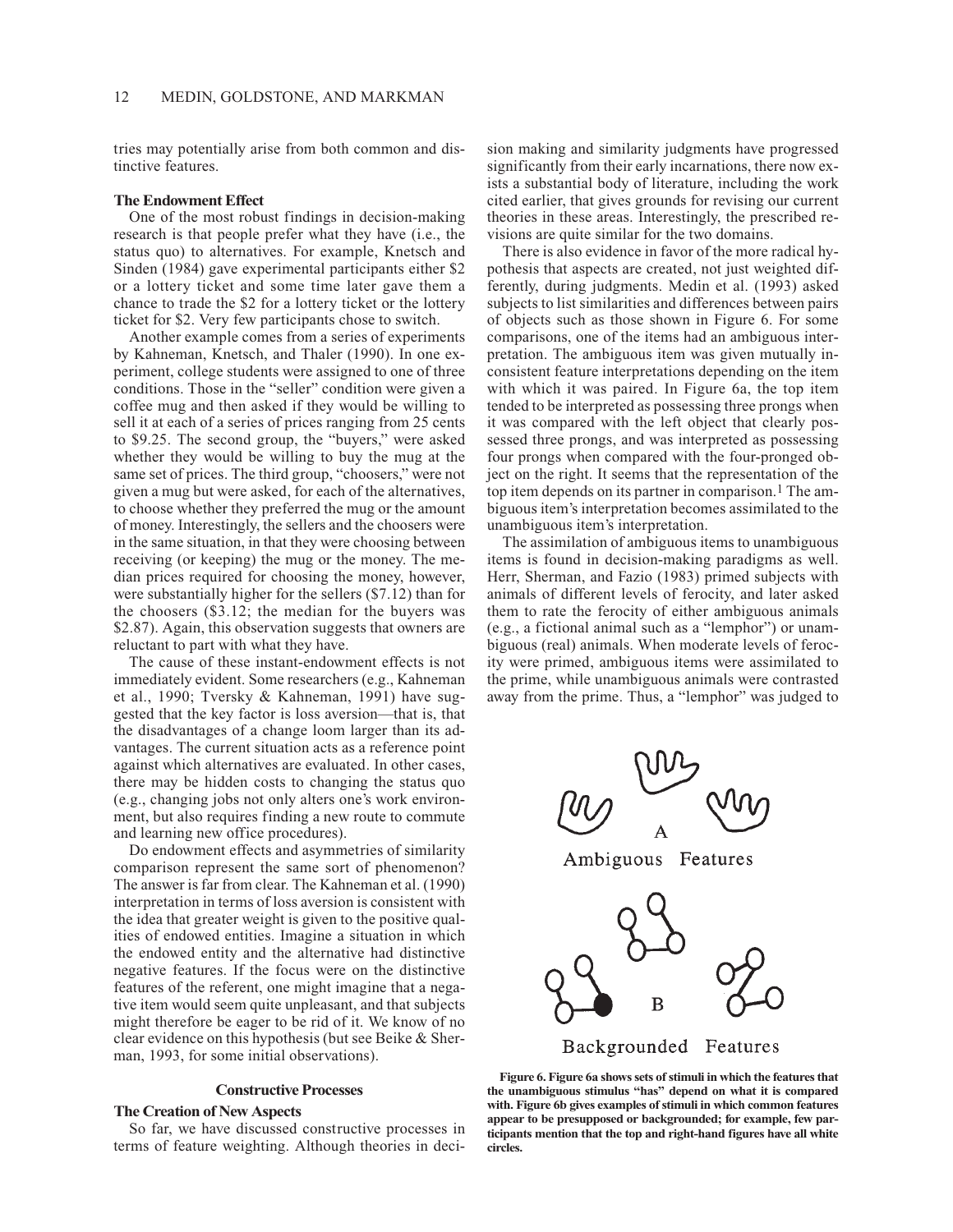be more ferocious if preceded by several ferocious animals than if preceded by tamer animals. As with the similarity experiment, subjects' interpretations of ambiguous items are modified to be more similar to items in the same context.

Other experiments suggest that people spontaneously fill in missing information about an item, thus allowing all of the items that are presented to be compared on the same attributes (Levin, Johnson, & Faraone, 1984; Yamagishi & Hill, 1981). Levin et al. found that people often fill in missing information by assigning a constant context-independent value, but they also found evidence that subjects occasionally use interdimensional relations to fill in attribute values (e.g., subjects assume that a sample of beef is of low quality because it is inexpensive).

## **Foreground and Background**

People create new stimulus aspects not only to *increase* the similarity of ambiguous items to comparison items, but also to apprehend *differences* between unambiguous comparisons. Medin et al. (1993) showed that some properties are not considered unless there is variation in the property. An example of such a "backgrounded" property is shown in Figure 6B. When subjects were asked to list the differences between the top object and the left object in this figure, the modal response included a statement such as "one has all white circles and the other has a black circle." However, the property of having all white circles was seldom listed as a similarity between the top and the right objects. Thus, if the task of listing similarities and differences between objects is assumed to provide an approximate measure of subjects' actively represented properties, properties seem to be created when they are brought to the subjects' attention by introducing variations in them.

If some stimulus aspects are not actively represented until variation on the aspect is observed, it should be possible to obtain violations of the monotonicity assumption. The assumption of monotonicity incorporated in both multidimensional-scaling and featural approaches to similarity states that increasing the number of shared features between two objects (or decreasing the number of distinctive features) should never decrease their similarity. Violations of this intuitive assumption should arise if different comparisons cause different properties to be generated. An abstract design for obtaining violations of monotonicity is shown in Figure 7A. The stimuli A, B, and C are described by their values on two dimensions. B and C are far removed from A on Dimension X, while on Dimension Y, A and B have the same value and C has a slightly greater value. Figure 7B (in which Dimension X is arrow orientation and Dimension Y is angle of arrowhead) shows an instantiation of this design.

According to the assumption of monotonicity, the similarity of A and C should never be greater than the similarity of A and B. However, recently, Goldstone, Halberstadt, and Medin (1994) were able to find this pattern of results. When Dimension Y was a dimension that was likely to be backgrounded, subjects who rated the similarity of A to C gave higher ratings than subjects who rated the similarity of A to B.

The observed nonmonotonicity can be partially explained in terms of subjects adopting a process whereby differences across dimensions are integrated to form a judgment; that is, subjects could reason, "A and C are far apart as far as the direction in which they are pointing is concerned, but they have a similar arrowhead shape, so I'll give them an intermediate similarity rating." This notion must be supplemented with the idea that dimensions may not be included at all if there is no variation in them. For example, it does not even occur to some subjects to evaluate A and B on the basis of shape of arrowhead, and thus the subject might reason, "A and B are far apart on orientation, so I'll give them a low similarity rating." Other properties that may be backgrounded in the comparison between A and B include vertical location of shape, thickness of lines, size, and movement (both A and B are stationary). Thus, the representation of Object A depends on its partner in comparison. The predicate "similar arrowhead shape" is applied to A when it is compared with C but perhaps not when it is compared with B. The context sensitivity of representation can yield a nonmonotonic relation between shared features and similarity.

Another form of nonmonotonic judgment may arise from the way in which information is integrated. Anderson and Alexander (1971) found that adding moderately favorable information to highly favorable information



**Figure 7. The top diagram shows an abstract situation in which nonmonotone similarity effects might be observed, and the stimuli in the lower diagram provide one concrete instantiation of this idea.**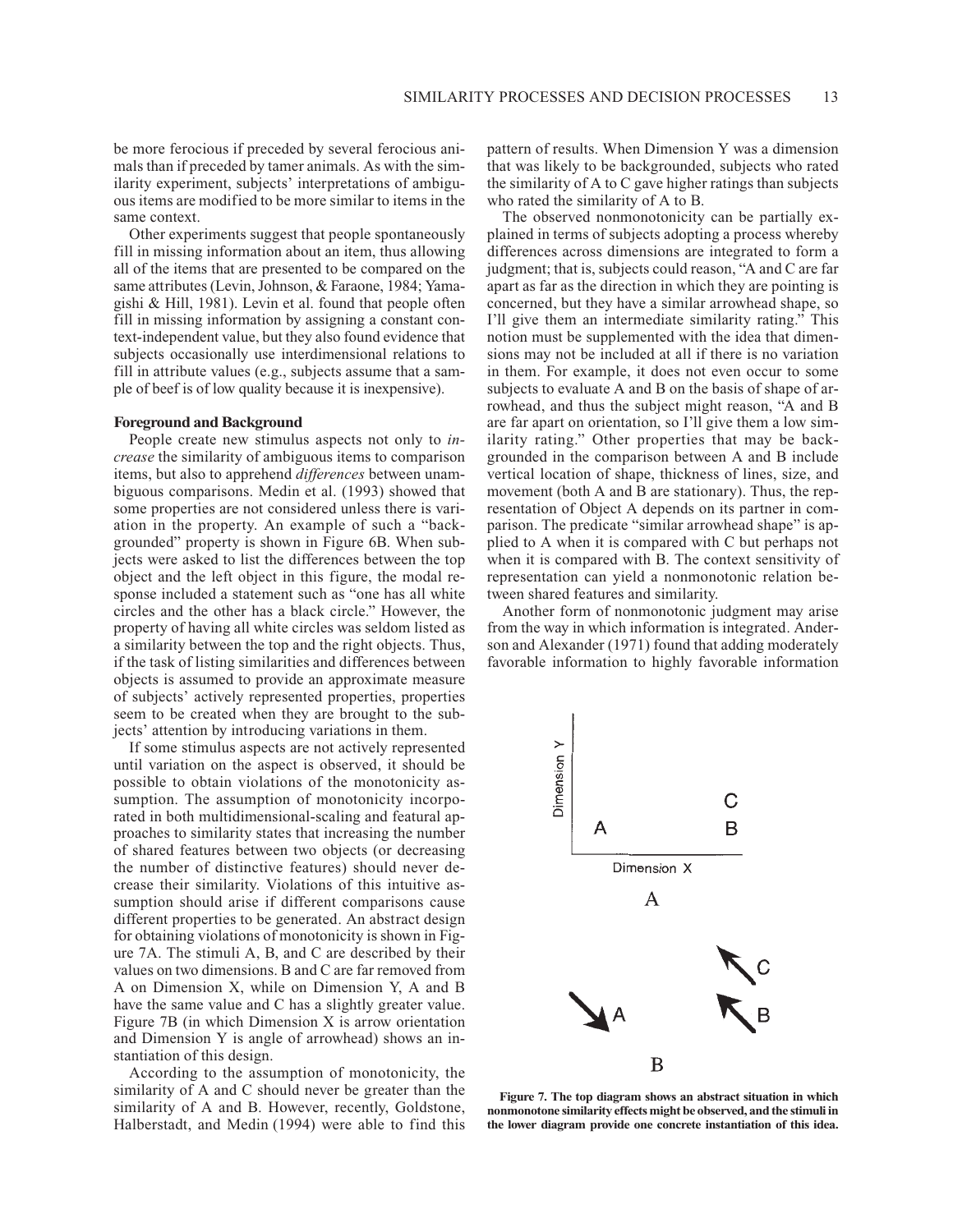produced less favorable responses. This result is not predicted by the rule that each piece of favorable information increases one's impression, but is predicted by the rule that one's impression is based on the average value of the incoming information. This result is problematic for any model that ascribes a single valence to a piece of information, since the same information can either increase or decrease one's overall impression (see also Birnbaum & Mellers, 1983; Lopes, 1987).

Kahneman, Fredrickson, Schreiber, and Redelmeier (in press; see also Varey & Kahneman, 1992) have recently found nonmonotonicities in people's ratings of discomfort. Participants were subjected to the painful experience of holding their hand in iced water for a period of time. The coldness level of the water could be varied between 1 (moderately painful) and 10 (extremely painful). Subjects rated the experience as more unpleasant if they received the coldness levels  $\{2, 5, 8\}$ than they did if they received the levels  $\{2, 5, 8, 4\}$ . That is, adding a moderately painful sample actually decreased unpleasantness judgments, as predicted by an averaging model.

Putting the above observations together raises some further puzzles. If two alternatives match on some feature, that feature may become backgrounded and have little influence. If they differ on a feature to some extent, so that that feature is foregrounded, just how that aspect influences judgment may depend on whether an averaging rule or an adding-integration rule is adopted, as well as on other information in the setting. Thus, for the example in Figure 7, if B and C were more similar in orientation, A and B might well have been rated as more similar than A and C.

## **Justification and Judgment**

There is yet another critical way for situation representations to be constructed during judgment. The representation of a situation may be molded to fit a coherent explanation, or "story." A good deal of evidence in the decision-making literature indicates that people are biased to attend to information that fits their incipient account of a situation. In fact, nonexistent information may even be added to the description of a situation in order to have the description cohere with an explanation that has been developed.

Shafir and others (Shafir & Tversky, 1992; Simonson, 1989; Tversky & Shafir, 1992) have argued that people make judgments that they can justify by single, coherent reasons. When multiple, incoherent reasons justify a decision, people are less moved to action. For example, when students were given a choice of either planning to take a vacation or waiting to find out how well they did on an important exam before deciding on the vacation, students overwhelmingly chose to wait. However, the information actually had no influence on their judgments. Subjects who were told that they did poorly on the exam decided to take the vacation ("I need some consolation"), as did students who were told they did well on the exam ("I am rewarding myself"). According to Shafir and Tversky (1992), the explanation of why subjects want to wait for news of the exam result is that their reasons for taking the vacation are quite different depending on the result. Even though their end decision was identical whether they did poorly or well, subjects were biased to find a single coherent rationale for their decision.

In a similar vein, Kahneman and Tversky (1984) have shown that events that do not have compelling stories are judged to be less likely than events with such stories, even though the latter events are logically less likely. For example, subjects judge the probability of "a situation in which neither country intends to attack the other side with nuclear weapons, but an all-out nuclear war between the United States and Russia is triggered by the actions of a third country such as Iraq, Libya, Israel, or Pakistan" to be greater than "an all-out nuclear war between the United States and Russia" (Plous, 1993). Even though the latter situation logically subsumes the former, the former situation provides a concrete and compelling account of how a nuclear war might occur. A similar effect was also obtained when the less inclusive situation was described by a basic-level category label and the more inclusive situation was described by a superordinate category label (Bar-Hillel & Neter, 1993). Carroll (1978) has shown that imagining an act in concrete detail (providing an account of how it came about) increases the subjective likelihood of the event.

Another line of evidence for a relation between justification and decision making comes from experiments that systematically manipulate whether subjects provide justifications for their decisions. Wilson and his colleagues report results from experiments in which some subjects were told to list the reasons for their decisions, while others simply focused on their feelings; subjects who had to justify or explain their judgments made objectively less satisfying choices (Wilson, Lisle, & Craft, 1990) and displayed a lower attitude–behavior correlation (Wilson & Dunn, 1986) than subjects who did not have to justify their choices (for a review, see Wilson, Dunn, Kraft, & Lisle, 1989). These results may be interpreted as indicating that people's natural choices are not governed by justifications. However, the results also reveal that justifying a decision has a strong active role to play in the decision itself.

Although to our knowledge, no corresponding experiments have been conducted in the domain of similarity judgments, work in similarity does nonetheless seem also to be consistent with this "justifications" perspective. The previously discussed *max* effect (Goldstone et al., 1991) indicates that compared objects are given a higher similarity rating when a single unifying account can be provided for their likeness. Two abstract commonalities, or two superficial commonalities, increased similarity more than one abstract and one superficial commonality. Medin et al. (1993) showed that ambiguous items are interpreted in a manner that increases their similarity to compared items, as would be expected if subjects are trying to confirm an account that makes the items similar. In Sjöberg's (1972) words, "rating simi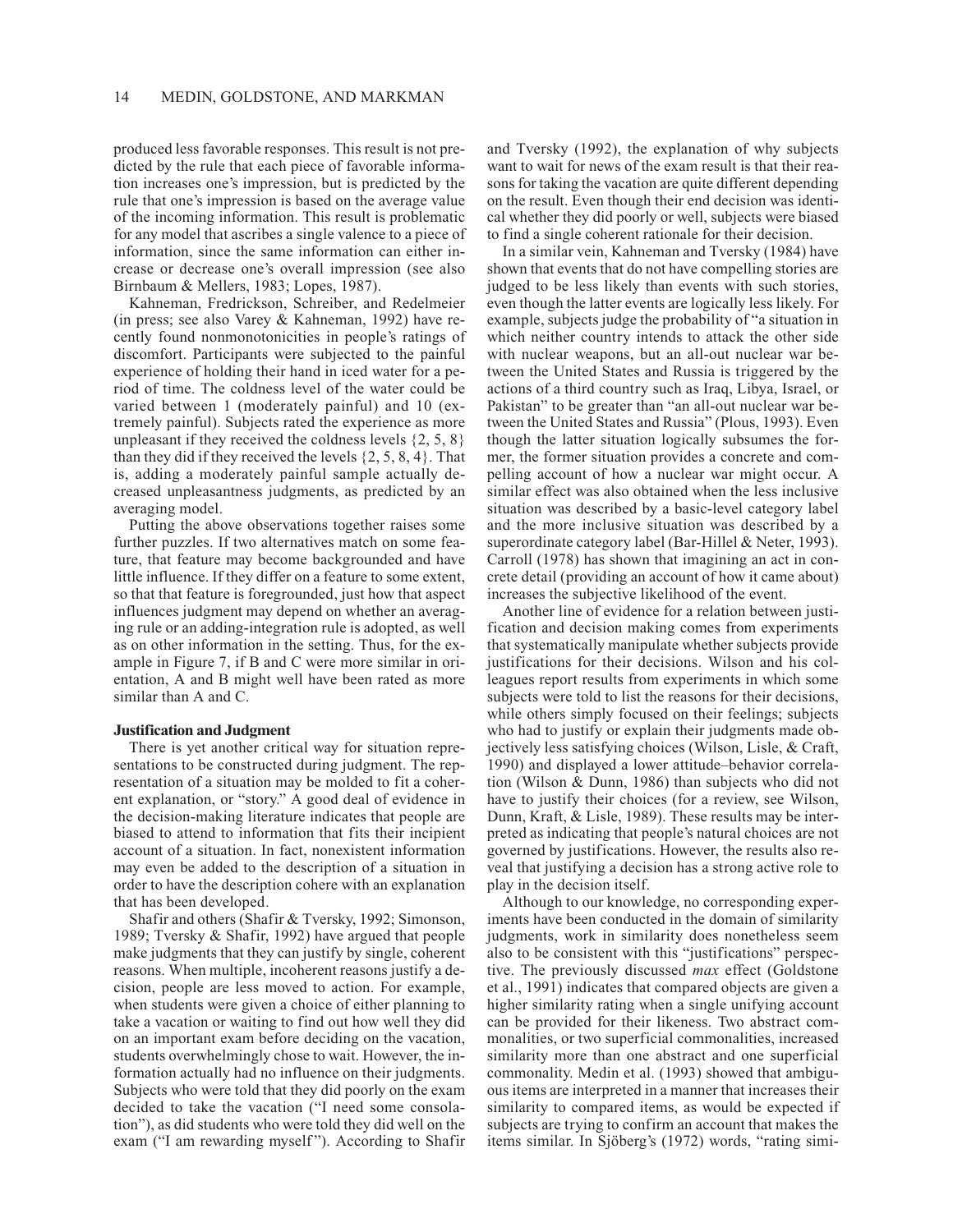larity may be construed sometimes as a problem solving task. There may be a cognitive set towards finding the similarity or, in other words, a tendency to justify as high a rating of similarity as possible" (p. 20). It is not surprising, then, that equivalents of confirmation biases are observed in similarity ratings.

## **Summary of Constructive Processes**

Although computational models for similarity comparisons have begun to appear (e.g., Falkenhainer et al., 1989; Goldstone, 1994b; Holyoak & Thagard, 1989), it is clear that we are not ready to offer a detailed process model that encompasses both similarity judgments and decision making. At the same time, however, we believe that we have shown that similarity making and decision making share subprocesses at a fairly specific level. They share, for instance, not only weighting of dimensions in the abstract but also compatibility, *max*, and justification-based weighting, and not only alignment in the abstract but also differential weighting of alignable and nonalignable differences. These correspondences encourage a further speculation, which we turn to before summing up.

# **STANDARDS AND IDEALS**

We began this paper by pointing out that decision making would seem more comparable to similarity judgments if one assumed that in decision making, an explicit or constructed ideal is present (see also Coombs & Avrunin, 1988; E. E. Smith & Osherson, 1989). This ideal might act like the target or standard in similarity comparisons. The parallel phenomena that we have reviewed suggest that this idea should be considered more seriously.

## **Matching Standards and Weighting**

It is possible that similarity judgments and decision making do not simply share underlying processes, but are comparable in a deeper sense. In choice contexts, people may construct an ideal and then judge the similarity of the alternatives to that ideal, selecting the item that is closest (see Kahneman & Miller, 1986, for related ideas on constructive processes in judgment). This view of decision making has many attractive features. On the one hand, there is some evidence that similarity comparisons are made in relation to some implied or constructed contrast set, while on the other, some studies suggest that decisions might be made in relation to some ideal.

# **Certainty**

Consider a choice between receiving \$2,400 for sure versus a 66% chance of \$2,400, a 33% chance of \$2,500, and a 1% chance of nothing. The vast majority of people prefer the certain \$2,400. If, however, both options are reduced equally to produce a 34% chance of \$2,400 and a 66% chance of nothing versus a 33% chance of \$2,500 and a 67% chance of nothing, the majority of people switch to the latter alternative. This has been interpreted by Kahneman and Tversky (1979) as a certainty effect, whereby people tend to overweight sure gains. Another way of interpreting this finding is that sure gains represent a match to an ideal, while near certainty does not.

## **Coincidence**

There is converging evidence that identities on dimensional comparisons receive extra weight in similarity comparisons. To account for developmental changes in similarity judgments, L. B. Smith (1989) has advanced a model in which the major developmental change is an increased weighting of dimensional identities. Another finding that can be interpreted in terms of extra weighting of identity is the coincidence effect obtained by Gati and Tversky (1982). Considering Items A, C, and E in Figure 8, subjects generally find Items A and E to be more similar than Item C to the standard T, even though in dimensional terms, C is closer to the target than either A or E. The assumption is that since the diagonal alternative does not match the standard on either dimension, but the two other alternatives match the standard exactly on one of the dimensions, the matching dimension is given extra weight in these judgments.

Slovic et al. (1982) described a related effect. A hypothetical vaccine that reduces the probability of contracting a disease from 20 to 10% was less attractive if it was described as effective in half of the cases than if it was presented as fully effective against one of two mutually exclusive and equally probable virus strains that produce identical symptoms. Although the two scenarios are functionally equivalent, the scenario with two virus strains matches an ideal—namely, certain eradication of one type of virus.

This discussion naturally leads to the speculation that matches to some ideal on dimensions other than probability may also be disproportionately weighted in choice contexts. In the case of amounts, it may seem that the ideal is some infinite maximum, but one could describe



**Figure 8. Paradigm for studying coincidence and compromise effects in similarity judgments. T is the standard and either A, C, and E or B, C, and D are alternatives. Alternative A matches or coincides with T on Dimension 2 and Alternative E matches T on Dimension 1.**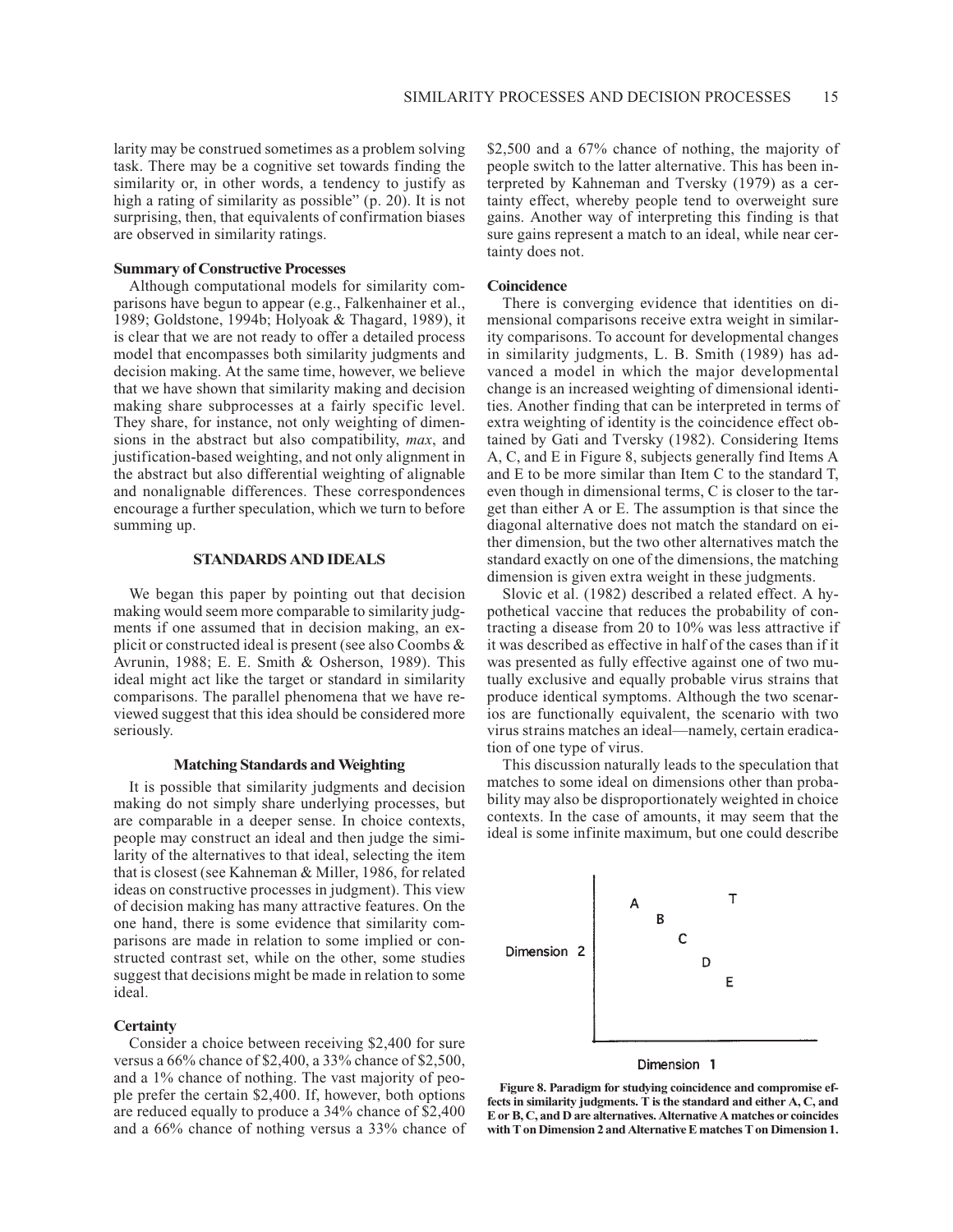## 16 MEDIN, GOLDSTONE, AND MARKMAN

a situation where a person thinks that a salary of *x* thousand dollars is ideal because to want more would be greedy but to get less would be insufficient. In addition, there are situations in which the absence of a value represents an ideal [e.g., the ideal diet food has 0 calories (Barsalou, 1983)]. Finally, there are situations in which a threshold value on a dimension may be important (e.g., a minimum requirement of 3 years experience to be considered for a job). If the certainty effect represents a disproportionate weighting of values that match an ideal on some dimension, the effect should generalize to other dimensions. In support of this idea, Lopes (1981, 1987) has pointed out that satisfying goals or aspiration levels can lead to violations of the axioms of expected-utility theory. For example, if John needs \$40 to take a bus home, he may prefer an alternative with an 80% chance of winning \$50 to one with a 70% chance of winning \$100 because the former alternative will maximize the probability of his satisfying his goal.2 These examples suggest that, in both similarity judgments and decision making, ideal values and exact matches are emphasized.

### **Compromise Revisited**

Coincidence effects do not appear to be especially compatible with the compromise effects discussed earlier. Note, however, that Gati and Tversky (1982) also included comparisons corresponding to B and D in Figure 8. Their results provide no evidence that C was rated as more dissimilar than B or D to T. We would expect compromise effects to be stronger when they do not have to compete with coincidence effects.

The fact that coincidence effects appear to be obtained only when the (extreme) alternatives match the standard on a dimension has potential application in decision-making contexts. One could construct situations in which an ideal value on a dimension could be specified, creating a choice set analogous to A, C, and E relative to T in Figure 8. Under these conditions, a compromise effect might be much more difficult to obtain.

#### **Alignability and Ideals**

Other compatible evidence comes from a study by Houston, Sherman, and Baker (1991), who found that the distribution of positive and negative features in examples influences choice satisfaction. Their subjects' choices either shared good features and had unique bad features or shared bad features and had unique good features. Choice satisfaction and decision speed were greater when choices had unique good features and shared bad features. When choices have unique bad features, subjects may examine either option and see many reasons to reject it and no reasons to prefer it over the other choice. They may construct either an ideal that has all of the shared good features of the choices or an antiideal that has all of the shared bad features of the choices. A choice that offers an improvement over the anti-ideal is looked upon favorably. A choice that is worse than the ideal is unpopular because it suffers from being compared with the ideal.

Related work has been done in an analysis of decision making in legal trials. Pennington and Hastie (1986) suggest that integrated explanations of events, rather than assemblies of isolated facts, are likely to influence jurors. The definitions of relevant attributes (e.g., malicious state of mind) may act as a standard, and specific information in summaries is evaluated with respect to whether it instantiates the relevant attributes. Rather than relying on a summing of evidence, jurors appear to be evaluating information relative to a standard.

## **Constructed Ideals**

In a situation in which the similarity of two graduate students is being evaluated, the contrast set may consist of other graduate students, and this set may determine the properties that are considered to be relevant to the comparison. The ideal then might be either the best prior example or a "super-example" compiled from the best qualities of the various examples. In decision making, the most radical example of a contextually derived contrast set comes from Brickman and Campbell's (1971) notion of a "hedonic treadmill," whereby rapid adaptation will cause the effects of any objective improvement to be short-lived. Once the improvement is in place, it acts as the "baseline" according to which other scenarios are evaluated. In situations that follow the course of a hedonic treadmill, the ideal is not a fixed entity, but, rather, is constantly being revised.

The idea that decisions involve comparisons with ideals is compatible with Simon's (1957) concept of an "aspiration level." Rather than choosing the option that maximizes our outcome, Simon argues, we often choose the choice that meets a certain aspiration level. Our suggested modification of this notion is that the aspiration level may not be a permanent fixed criterion, but may vary depending on contextual factors. We think this conjecture has at least one testable consequence—that adding an option to a choice set can decrease satisfaction and perhaps even lead to a rejection of all alternatives that would have been acceptable in a reduced-choice set. This counterintuitive prediction should occur when the added alternative has a very positive, novel feature but also negative offsetting features. If the novel positive feature becomes part of the constructed ideal, each of the alternatives should become less attractive (i.e., more distant from the ideal). We know of no test of this idea, though image theory (e.g., Beach & Mitchell, 1987) seems compatible with it. According to image theory, alternatives may be evaluated in a noncompensatory manner in an early stage of processing to see if they are attractive enough to merit further consideration. It remains to be seen whether corresponding phenomena hold for similarity judgments; the evidence for constructive processes in similarity processing suggests that they might.

#### **CONCLUSIONS**

Rather than simply enumerating correspondences between similarity judgments and decision making, we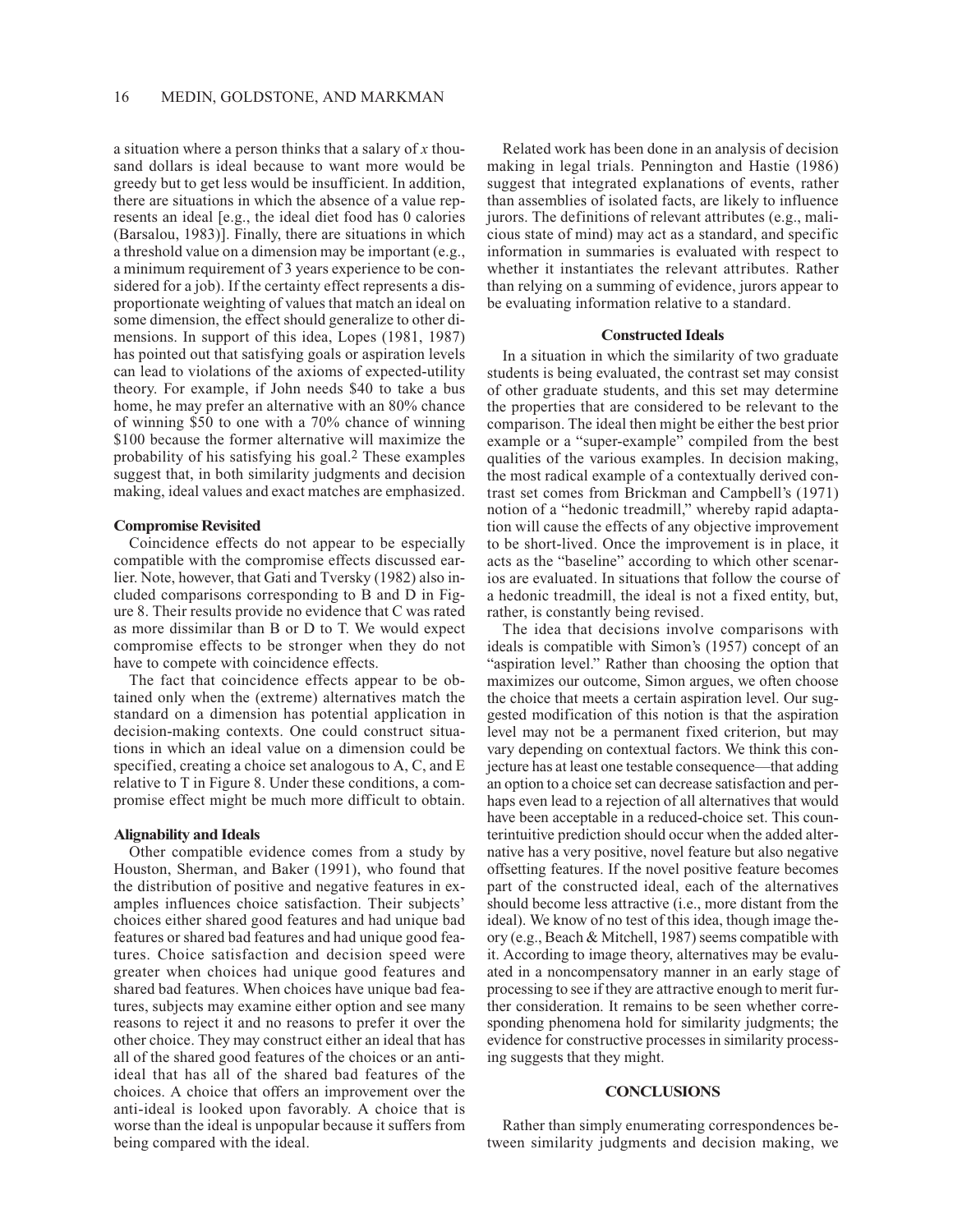have argued that the parallels discussed here strongly suggest common mental processes. By focusing on processes, we are departing from models in these domains that simply provide descriptive accounts of judgment behaviors. The shared processes should not be understood either as stages or as independent modules. The processes cannot be separated into distinct stages because they often depend upon each other; for example, the alignment of two items' properties is influenced not only by the weights associated with various properties, but also by the alignment process, which alters these weights. Similarly, the processes may not be subserved by special-purpose modules, because the same process that generates ideal points for comparisons may also, as a side effect, create new object properties.

We can return to our teaching-résumé example to see how these processes are invoked for similarity comparisons and merit decisions. For either type of judgment involving the applicants, the following processes are carried out: Properties of each applicant are weighted as a function of the applicant's other properties, the other applicant's description, and the method used to probe the judgment. For pairwise comparisons the descriptions of the two applicants are placed in alignment with each other; properties from other actual or ideal applicants are generated and applied to the compared applicants; new descriptions for the applicants are generated; evidence from the separate properties is integrated; and justification is sought for the overall impression of similarity or merit.

We prefer to think of this discussion as the beginning of the story rather than the end. There seem to be clear correspondences between similarity judgments and decision making. Critics may argue that we have given insufficient attention to *differences* between the two domains, and no doubt we are guilty of focusing on their alignable attributes and relations. Therefore, like George Miller (1956), we should withhold judgment as to whether these parallels are deep and profound. Nevertheless, in our opinion, they are provocative.

It is certainly not news that the similarity of choices affects decision making. But that is not the point of even the weakest form of our thesis. Our claim is that, in certain respects, similarity is more like a verb than a noun, more like an action than a state of affairs. At the level of action, we see extended parallels between similarity processing and decision making. Similarity processing and decision making display similar behaviors: Both involve an alignment process whereby the aspects of items are brought into correspondence with each other; both involve the active creation of new aspects, depending on the context and items being compared; both involve a justification and explanation process that can alter the course of the comparison or choice; and both may involve a comparison with ideals. The success of these principles for explaining the diverse phenomena in these two domains is an empirical question, but we believe that the commonalities provide grounds for optimism.

At the risk of fatuous self-reference, the claims that we have made about comparison making can be applied to the specific comparison between similarity and decision making. In particular, several cases of creating new aspects (comparison-dependent reinterpretation) have been suggested, wherein familiar phenomena in decision making have been cast in a different light by being compared with similarity judgments (and vice versa). The coincidence effect in similarity judgments can be seen as a special case of judgments based on ideal values. Negative attraction effects can be seen as a species of the diagnosticity effect found in similarity judgments. Mental-accounting and additive-difference models can be seen as instances of a general strategy of aligning alternatives before comparing them. In general, we do not suggest that the presence of a comparison process that is common to both domains implies that decision making can be reduced in some way to a similarity judgment (or vice versa). Indeed, the importance of context of judgment, justification of choice, and construction of aspects is an indication that for both similarity and choice, quite a bit of work remains to be done even after the correspondences have been determined, in much the same way as we have done here.

#### **REFERENCES**

- Aakers, J. (1991). The negative attraction effect? A study of the attraction effect under judgment and choice. *Advances in Consumer Research*, **18**, 462-469.
- Anderson, N. H., & Alexander, G. R. (1971). Choice test of the averaging hypothesis for information integration. *Cognitive Psychology*, **2**, 313-324.
- Arrow, K. J. (1951). *Social choice and individual values* (Cowles Commission Monograph No. 12). New York: Wiley.
- BAR-HILLEL, M., & NETER, E. (1993). How alike is it versus how likely is it: A disjunction fallacy in probability judgments. *Journal of Personality & Social Psychology*, **65**, 1119-1131.
- Barsalou, L. W. (1983). Ad hoc categories. *Memory & Cognition*, **11**, 211-227.
- BEACH, L. R., & MITCHELL, T. R. (1987). Image theory: Principles, goals, and plans in decision making. *Acta Psychologica*, **66**, 201-220.
- Beike, D. R., & Sherman, S. J. (1993, April). *Status quo biases and loss aversion for undesirable items*. Paper presented at the 65th annual meeting of the American Psychological Association, Chicago, IL.
- Birnbaum, M. H., & Mellers, B. A. (1983). Bayesian inference: Combining base rates with opinions of sources who vary in credibility. *Journal of Personality & Social Psychology*, **45**, 792-804.
- BRICKMAN, P., & CAMPBELL, D. T. (1971). Hedonic relativism and planning the good society. In M. H. Appeley (Ed.), *Adaptationlevel theory: A symposium* (pp. 287-302). New York: Academic Press.
- CARROLL, J. S. (1978). The effect of imagining an event on expectations for the event: An interpretation in terms of the availability heuristic. *Journal of Experimental Social Psychology*, **14**, 88-96.
- Clement, C. A., & Gentner, D. (1991). Systematicity as a selection constraint in analogical mapping. *Cognitive Science*, **15**, 89-132.
- Coombs, C. H., & Avrunin, G. S. (1988). *The structure of conflict*. Hillsdale, NJ: Erlbaum.
- Falkenhainer, B., Forbus, K. D., & Gentner, D. (1989). The structure mapping engine: Algorithm and examples. *Artificial Intelligence*, **41**, 1-63.
- Fillenbaum, S., & Rapoport, A. (1974). Verbs of judging judged: A case study. *Journal of Verbal Learning & Verbal Behavior*, **13**, 54-62.
- GATI, I., & TVERSKY, A. (1982). Representations of qualitative and quantitative dimensions. *Journal of Experimental Psychology: Human Perception & Performance*, **8**, 325-340.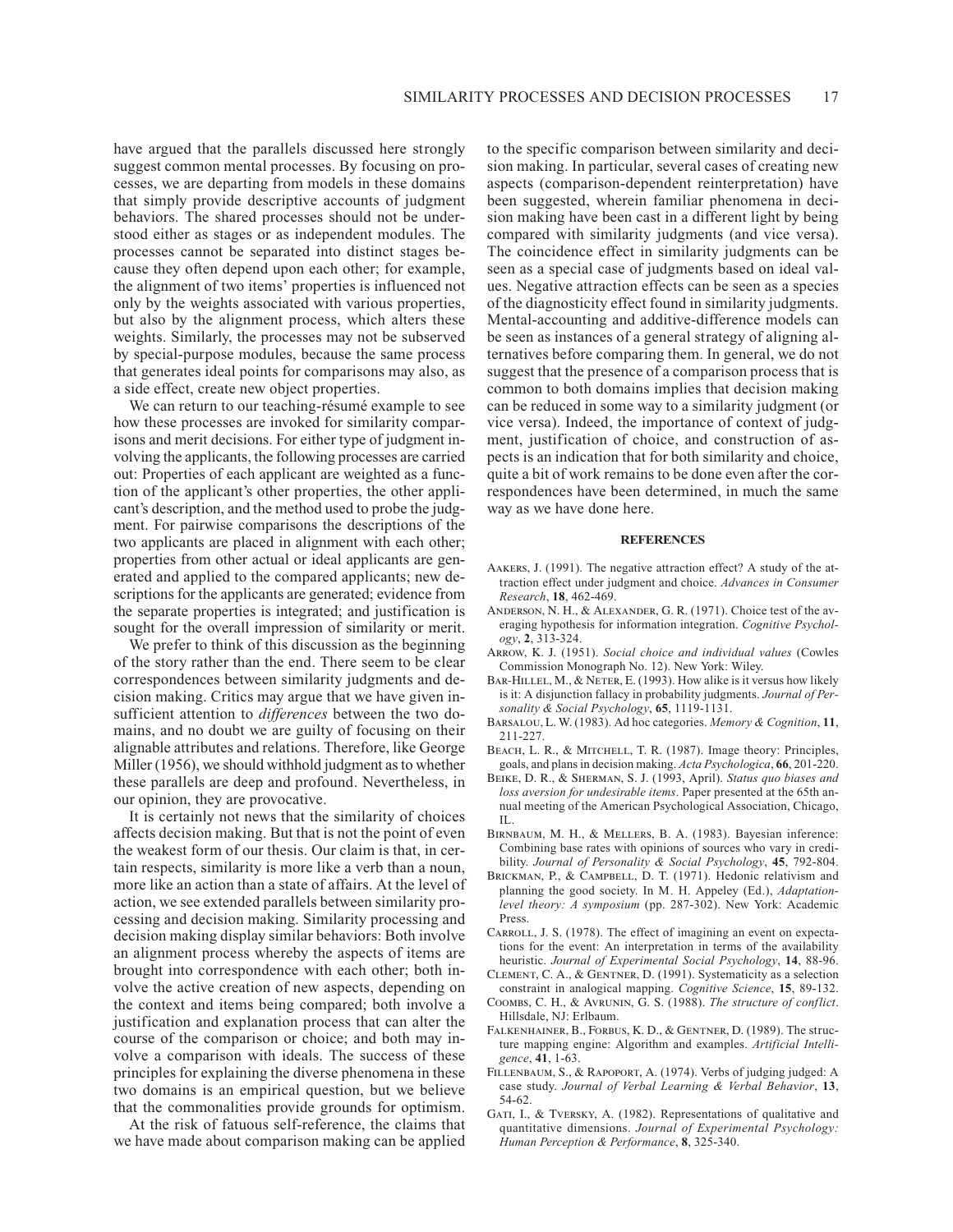- GENTNER, D. (1983). Structure mapping: A theoretical framework for analogy. *Cognitive Science*, **7**, 155-170.
- GENTNER, D. (1989). The mechanisms of analogical learning. In S. Vosniadou & A. Ortony (Eds.), *Similarity, analogy, and thought* (pp. 199-241). Cambridge: Cambridge University Press.
- Gentner, D., & Markman, A. B. (in press). Similarity is like analogy. In C. Cacciari (Ed.), *Proceedings of the San Marino Workshop on Similarity*. Milan: Bompiani.
- Glucksberg, S., & Keysar, B. (1990). Understanding metaphorical comparisons: Beyond similarity. *Psychological Review*, **97**, 3-18.
- GOLDSTONE, R. L. (1993). Feature distribution and biased estimation of visual displays. *Journal of Experimental Psychology: Human Perception & Performance*, **19**, 564-579.
- GOLDSTONE, R. L. (1994a). The role of similarity in categorization: Providing a groundwork. *Cognition*, **52**, 125-157.
- GOLDSTONE, R. L. (1994b). Similarity, interactive activation, and mapping. *Journal of Experimental Psychology: Learning, Memory, & Cognition*, **20**, 3-28.
- Goldstone, R. L., Halberstadt, J., & Medin, D. L. (1994). *Nonmonotonicities in similarity judgements*. Manuscript in preparation.
- GOLDSTONE, R. L., & MEDIN, D. L. (1994a). Similarity, interactiveactivation and mapping. In K. J. Holyoak & J. A. Barnden (Eds.), *Advances in connectionist and neural computation theory: Vol. 2. Analogical connections* (pp. 321-362). Norwood, NJ: Ablex.
- GOLDSTONE, R. L., & MEDIN, D. L. (1994b). The time course of similarity. *Journal of Experimental Psychology: Learning, Memory, & Cognition*, **20**, 29-50.
- Goldstone, R. L., Medin, D. L., & Gentner, D. (1991). Relations attributes and the non-independence of features in similarity judgments. *Cognitive Psychology*, **23**, 222-262.
- GRETHER, D. M., & PLOTT, C. R. (1979). Economic theory of choice and the preference reversal phenomenon. *American Economic Review*, **69**, 623-638.
- HEATH, T. B., & CHATTERJEE, S. (1991). How entrants affect multiple brands: A dual attraction mechanism. *Advances in Consumer Research*, **18**, 768-772.
- Herr, P. M., Sherman, S. J., & Fazio, R. H. (1983). On the consequences of priming: Assimilation and contrast effects. *Journal of Experimental Social Psychology*, **19**, 323-340.
- Hogarth, R. M. (1980). *Judgement and choice: The psychology of decision*. London: Wiley.
- HOLYOAK, K. J., & THAGARD, P. (1989). Analogical mapping by constraint satisfaction. *Cognitive Science*, **13**, 295-355.
- Houston, D. A., Sherman, S. J., & Baker, S. M. (1989). The influence of unique features and direction of comparison on preferences. *Journal of Experimental Social Psychology*, **25**, 121-141.
- Houston, D. A., Sherman, S. J., & Baker, S. M. (1991). Feature matching, unique features, and the dynamics of the choice process: Predecision conflict and postdecision satisfaction. *Journal of Experimental Social Psychology*, **27**, 411-430.
- Huber, J., Payne, J. W., & Puto, C. (1982). Adding asymmetrically dominated alternatives: Violations of regularity and the similarity hypothesis. *Journal of Consumer Research*, **9**, 90-98.
- HUBER, J., & PUTO, C. (1983). Market boundaries and product choice: Illustrating attraction and substitution effects. *Journal of Consumer Research*, **10**, 31-44.
- James, W. (1989). *Psychology: The briefer course*. Notre Dame, IN: Notre Dame University Press. (Original work published 1892)
- Johnson, M. D. (1984). Consumer choice strategies for comparing noncomparable alternatives. *Journal of Consumer Research*, **11**, 741-753.
- Johnson, M. D. (1986). Modeling choice strategies for noncomparable alternatives. *Marketing Science*, **5**, 37-54.
- Johnson, M. D. (1989). The differential processing of product category and noncomparable choice alternatives. *Journal of Consumer Research*, **16**, 300-309.
- Kahneman, D., Fredrickson, B. L., Schreiber, C. A., & Redelmeier, D. A. (in press). When more pain is preferred to less: Adding a better end. *Psychological Science*.
- Kahneman, D., Knetsch, J. L., & Thaler, R. (1990). Experimental tests of the endowment effect and the coarse theorem. *Journal of Political Economy*, **98**, 1325-1348.
- Kahneman, D., & Miller, D. T. (1986). Comparing reality to its alternatives. *Psychological Review*, **93**, 136-153.
- Kahneman, D., & Tversky, A. (1979). Prospect theory: An analysis of decisions under uncertainty. *Econometrica*, **47**, 263-291.
- KAHNEMAN, D., & TVERSKY, A. (1984). Choices, values, and frames. *American Psychologist*, **39**, 341-350.
- Kitayama, S., Markus, H., Tummala, P., Kurokawa, M., & Kato, K. (1990). *Culture and self-cognition*. Unpublished manuscript.
- KNETSCH, J. L., & SINDEN, J. A. (1984). Willingness to pay and compensation demanded: Experimental evidence of an unexpected disparity in measures of value. *Quarterly Journal of Economics*, **99**, 507-521.
- Levin, I. P., Johnson, R. D., & Faraone, S. V. (1984). Information integration in price-quality tradeoffs: The effect of missing information. *Memory & Cognition*, **12**, 96-102.
- Lichtenstein, S., & Slovic, P. (1973). Response induced reversals of preference in gambling: An extended replication in Las Vegas. *Journal of Experimental Psychology*, **101**, 16-20.
- Loewenstein, G. F. (1988). Frames of mind in temporal choice. *Management Science*, **34**, 200-214.
- Lopes, L. L. (1981). Decision making in the short run. *Journal of Experimental Psychology: Human Learning & Memory*, **7**, 377-385.
- Lopes, L. L. (1987). Between hope and fear: The psychology of risk. *Advances in Experimental Social Psychology*, **20**, 255-295.
- Luce, R. D. (1959). *Individual choice behavior*. New York: Wiley.
- MARKMAN, A. B., & GENTNER, D. (1993a). Splitting the differences: A structural alignment view of similarity. *Journal of Memory & Language*, **32**, 517-535.
- MARKMAN, A. B., & GENTNER, D. (1993b). Structural alignment during similarity comparisons. *Cognitive Psychology*, **25**, 431-467.
- Markus, H. R., & Kitayama, S. (1991). Culture and the self: Implications for cognition, emotion, and motivation. *Psychological Review*, **98**, 224-253.
- Medin, D. L., Goldstone, R. L., & Gentner, D. (1993). Respects for similarity. *Psychological Review*, **100**, 254-278.
- Medin, D. L., & Kroll, J. (1994). *Studies of diagnosticity involving attributes and relations*. Manuscript in preparation.
- Medin, D. L., Pineda, K., & Markman, A. M. (1994, May). *Parallels between similarity making and decision making*. Paper presented at the 66th annual meeting of the Midwestern Psychological Association, Chicago, IL.
- MILLER, G. A. (1956). The magical number seven plus or minus two: Some limits on our capacity for processing information. *Psychological Review*, **63**, 81-97.
- MONTGOMERY, H. (1983). Decision rules and the search for a dominance structure: Towards a process model of decision making. In P. C. Humphreys, O. Svenson, & A. Vari (Eds.), *Analyzing and aiding decision processes* (pp. 343-369). Amsterdam: North-Holland.
- MURPHY, G. L., & MEDIN, D. L. (1985). The role of theories in conceptual coherence. *Psychological Review*, **92**, 289-316.
- Payne, J. W. (1976). Task complexity and contingent processing in decision making: An information search and protocol analysis. *Organizational Behavior & Human Performance*, **16**, 366-387.
- Payne, J. W. (1982). Contingent decision behavior. *Psychological Bulletin*, **92**, 382-402.
- PAYNE, J. W., & BETTMAN, J. R. (1992). Behavioral decision research: A constructive processing perspective. *Annual Review of Psychology*, **43**, 87-131.
- PENNINGTON, N., & HASTIE, R. (1986). Evidence evaluation in complex decision making. *Journal of Personality & Social Psychology*, **51**, 242-258.
- Plous, S. (1993). *The psychology of judgment and decision making*. New York: McGraw-Hill.
- Ratneshwar, S., Shocker, A. D., & Stewart, D. W. (1987). Toward understanding the attraction effect: The implications of product stimulus meaningfulness and familiarity. *Journal of Consumer Research*, **13**, 520-533.
- Restle, F. (1961). *Psychology of judgment and choice*. New York: Wiley.
- Rosch, E. (1975). Cognitive reference points. *Cognitive Psychology*, **7**, 532-547.